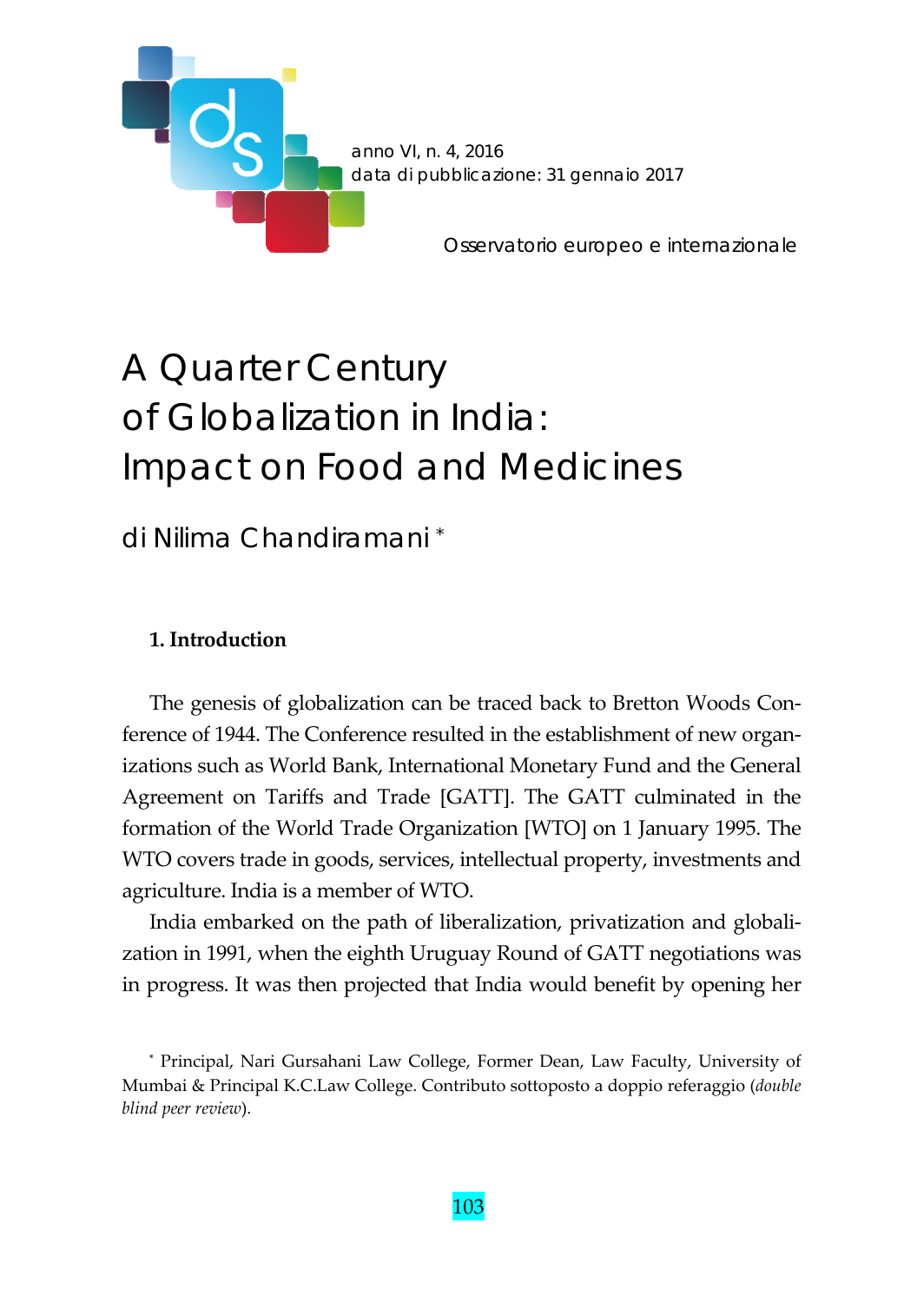

economy to the world. This paper examines whether a quarter century of globalization has secured Indian masses food and livelihood security and access to quality healthcare at affordable prices; or has it resulted in denial to a large section of Indian population access to food and safe and cheap medicines causing widespread and chronic hunger, malnutrition and sick‐ ness.

## **2. Agriculture**

India is a country of villages. Agriculture is the lifeline of Indian econo‐ my. Though the share of agriculture in GDP has fallen from thirty five per‐ cent in 1991 to fourteen percent in 2015, it yet provides livelihood to sixty five percent of the population. Over the years our farmers, diligently and tirelessly, built a strong foundation for agricultural development. From be‐ ing a net importer of agricultural products, the country went on to become self-reliant and then an exporter of food products. Hence for India, agriculture is not a subject of trade. It is a source of survival and employment for the masses.

But the provisions of the WTO Agreement on Agriculture relating to minimum market access, domestic subsidies and export competition have dealt a severe blow to Indian agriculture, the food security of the nation and livelihood of the farmers. The situation has aggravated due to patent‐ ing of plant varieties and plant breeders' rights under the TRIPS Agree‐ ment, resulting in denial of rights of our indigenous farming communities, piracy of our bio‐diversity and traditional knowledge, and erosion of our genetic resources.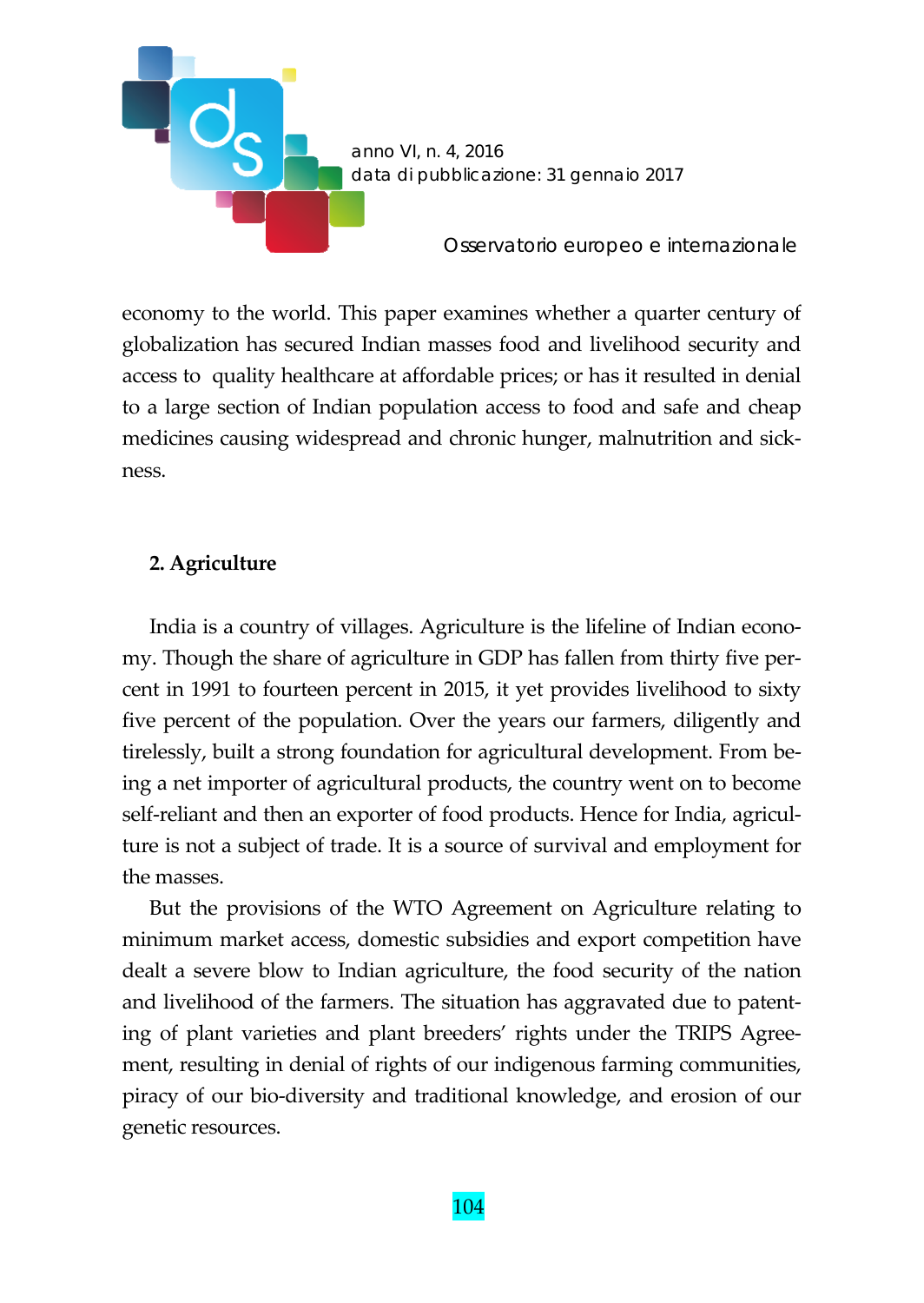

## **2.1. Agreement on Agriculture [AoA]**

The AoA mandated a minimum commitment on market access to agricultural goods of member countries. India had therefore to import a mini‐ mum proportion of agricultural products, including food grains. Consequently we were enjoined to replace all types of non-tariff barriers such as quantitative import restrictions, variable import levies, minimum import prices, discretionary import licensing, non-tariff measures maintained through state‐trading enterprises, etc., with ordinary customs duties; and then to reduce these customs duties under a time bound program.

India announced several import incentives and permitted import of hy‐ brids of coarse cereals, oilseeds, pulses, fodder, etc. Import of planting ma‐ terials and seeds of vegetables and fruits were directly allowed. Items freed of quantitative restrictions were fish, milk, coconut, coffee, spices, tea, ragi, bajra, neem products and even basmati rice. Worse still we were asked to open up our markets even before the elimination of food subsidies by the food exporting countries. The inability to insulate our markets from artificially cheap imports caused a further deluge of apples, oranges, kiwi and a multitude of exotic fruits from different countries. This market access has destroyed the local markets, intensified poverty and inequity within rural areas and between rural and urban areas. Agriculture not being a viable op‐ tion, the number of farmers in India has fast dwindled, threatening the food self sufficiency of the nation.

The Special Product Protection [SPP] and the Special Safeguard Mecha‐ nism [SSM] under Article 5 of the AoA are an eye‐wash. Though under SPP, a country can protect agriculture by designating some agricultural product lines as special products on consideration of food security, liveli-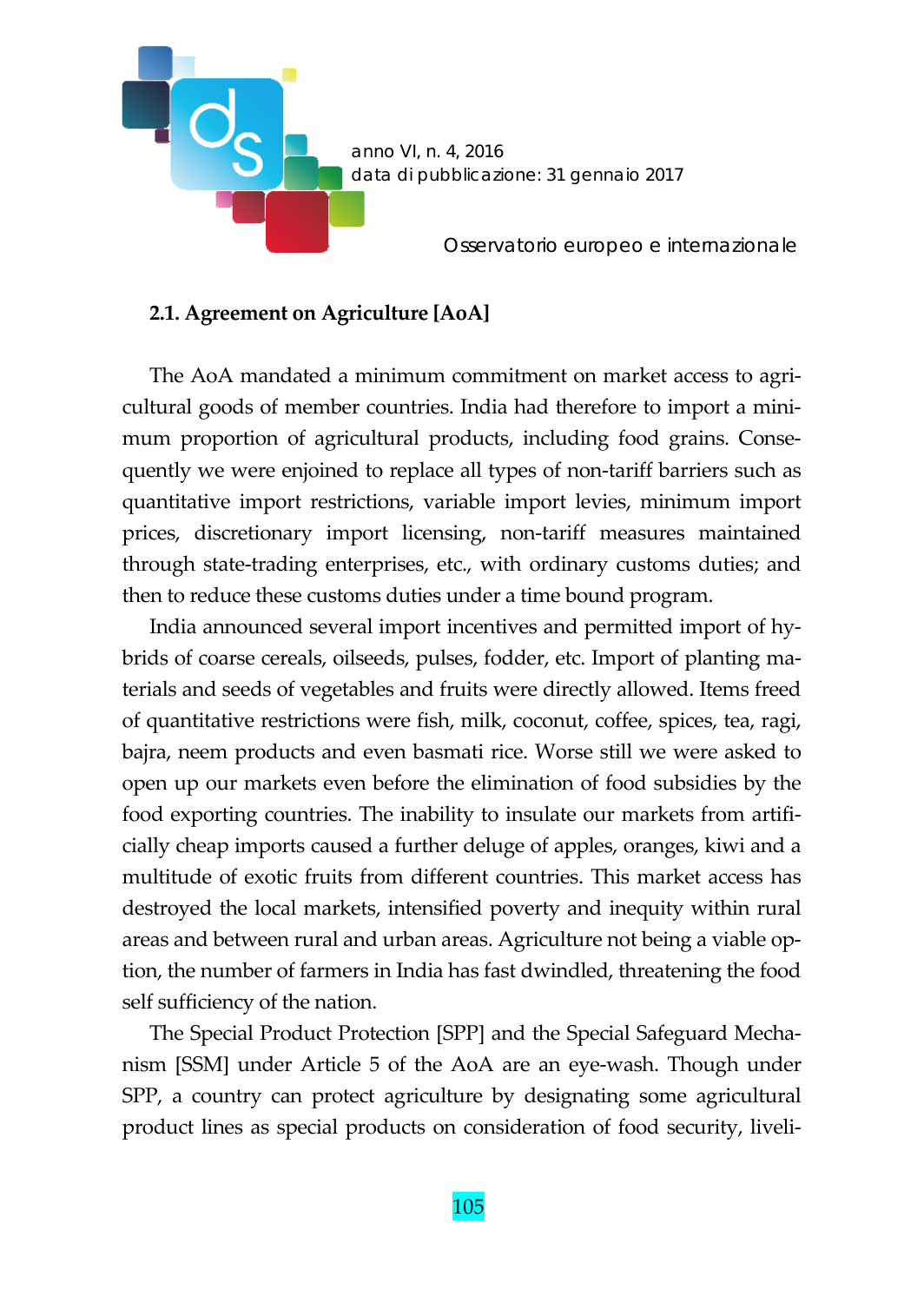

hood and rural development; and can declare these product lines outside the ambit of tariff reduction formula, India grows hundreds of crops, each of which is linked to the livelihood of thousands of small farmers. How many special products can India designate? And how many of these designated products will be permitted by the food exporting countries? Similarly SSM, which provides a country the right to deal with sudden surge in im‐ ports that harm the interest of farmers, is merely a temporary measure to be adopted only in an emergency. Moreover whenever these issues are raised by developing agricultural countries at the ministerial conferences of WTO they go unheard and un‐addressed. The last ministerial held at Nairobi in December 2015 bears testimony to this fact. It is ironical that countries with industrialized agriculture, growing fewer agricultural products, have used these provisions and protected their agriculture, thereby further hitting at the already declining exports from India. And this is despite the 'special and differential treatment for developing countries' stipulated in the AoA under which developing countries are to have more market access in the developed world markets.

Regarding domestic support/subsidies, the AoA ordained that the aggregate measure of support [AMS] to agriculture given by a member State should not exceed ten percent of its value of agricultural production in the case of a developing country and five percent in the case of a developed country. Where the support exceeded the prescribed percentages the mem‐ bers were required to reduce it so as to be in conformity with the provision.

The points to be noted are: one, an agricultural country like India, where there are 263 millions of small and marginal farmers, supports agriculture to ensure food security and employment for its masses and not for exporting its agricultural produce.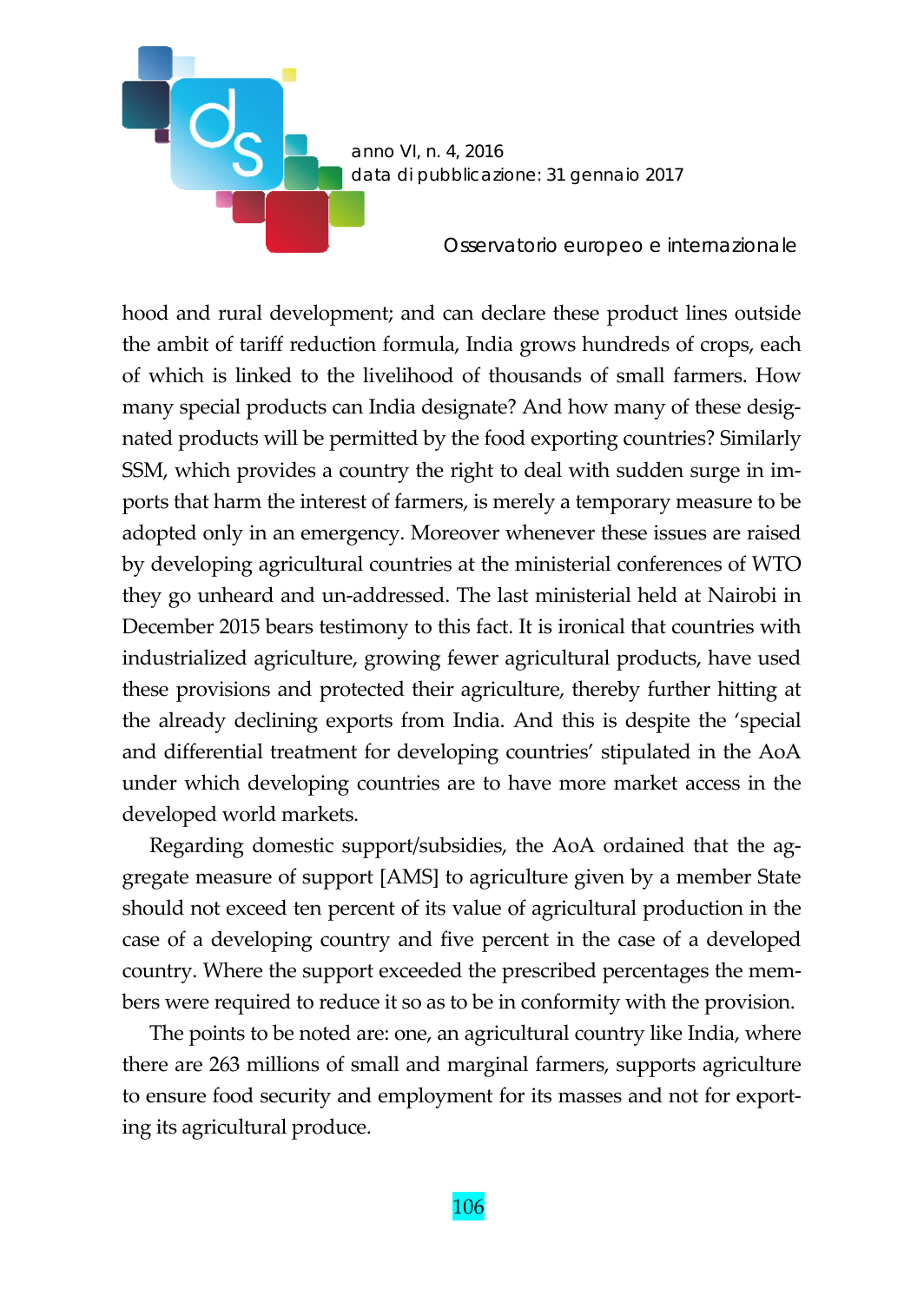

Two, the base year for pricing of food grains is pegged at 1986‐88 prices i.e. thirty years old prices. After 1988 the prices of food grains have gone up astronomically. So India is bound to breach the subsidy cap, even if it has not done so far. To ensure food security to masses and to assure price sup‐ port to farmers, India purchases rice and wheat (at a higher price) from the farmers at rates fixed administratively under the minimum support price program. This is then supplied to ration shops for distribution to below the poverty line households at a low price. The difference between the two prices is treated as subsidy and this subsidy should not exceed ten percent of the value of production in 1988, when prices were obviously much less than they are now.

Three, why should subsidies provided for public stockholding be in‐ cluded in the calculation of AMS when green box measures used by countries with industrialized agriculture have been exempted from inclusion in the calculation of AMS? The developed countries too had to reduce their hefty subsidies. But they circumvented this provision by providing blue and green box subsidies. And by juggling the subsidies from one box to other they have actually succeeded in increasing the subsidies manifold.

Four, under the special and differential treatment provision India is allowed to procure and sell the public stockholding at an administered price. But at Nairobi meet pressure was exerted on India to slash its food support and to purchase and sell the public stockholding at current global market prices and not at the rates fixed administratively. And the current global market prices, due to enormous amount of farm subsidies, are artificially depressed.

It warrants noting that these trade distorting domestic subsidies, which were promised to be eliminated at the Uruguay Round, have more than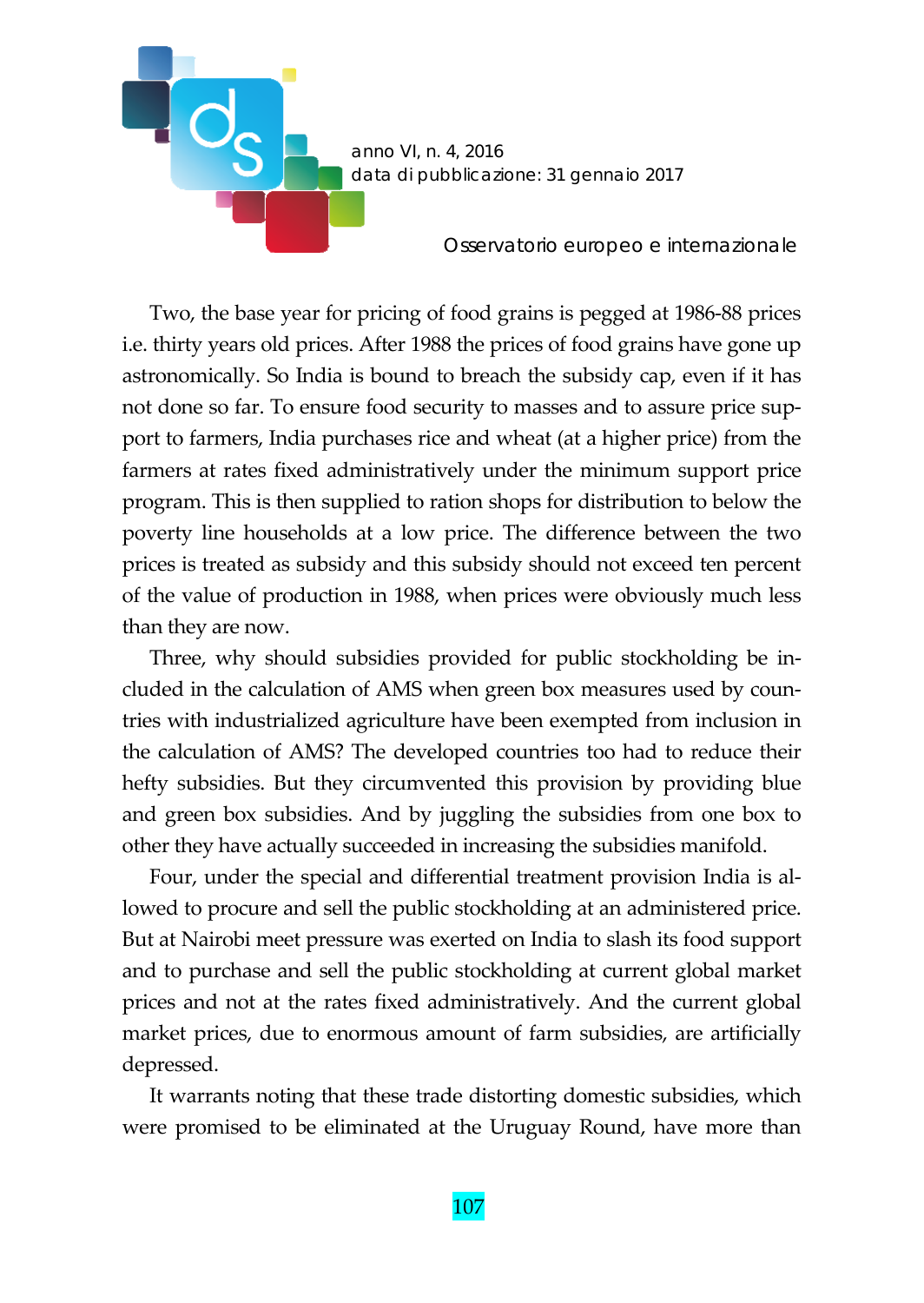

doubled and are even being given to non food crops such as cotton and to‐ bacco and further they are being enjoyed by the rich farmers too in the de‐ veloped nations. It is these mammoth subsidies that have totally crippled Indian agriculture and deepened the distress of the resource‐poor and sub‐ sistence farming families. India can export its agricultural goods only if the international prices are not artificially depressed. This inability to export coupled with the compulsion to import has entailed an epidemic of kidney sales and suicides by our farmers.

The thrust of WTO is on exports. The AoA is no exception to this rule. The undue and unfruitful emphasis on exporting agricultural products from India has decreased the food supply for the masses living and work‐ ing in the rural areas. The desirability of exporting agricultural produce in large quantities to earn foreign exchange is itself questionable – given the widespread poverty and hunger prevailing in India. Even today we are self-sufficient to the extent that those who can afford food can have it. Millions of Indians go hungry to bed every night. Thousands have died of starvation. Article 12 of The International Covenant on Economic, Social and Cultural Rights recognizes the right of everyone to be free from hunger and to enjoy an adequate standard of living, including adequate food. The same right is also recognised by Article 25 of The Universal Declaration of Human Rights.

Moreover, the efforts to promote export agriculture have resulted in agricultural production having shifted to commercial and exportable crops. Food crops have been replaced by cash crops, fruits, vegetables, aquacul‐ ture, etc. Thousands of local but nutritious staples, coarse grains, legumes, lentils, etc., have become extinct. Some tribal communities, which once survived on maize, have been compelled to change over to cash crops. This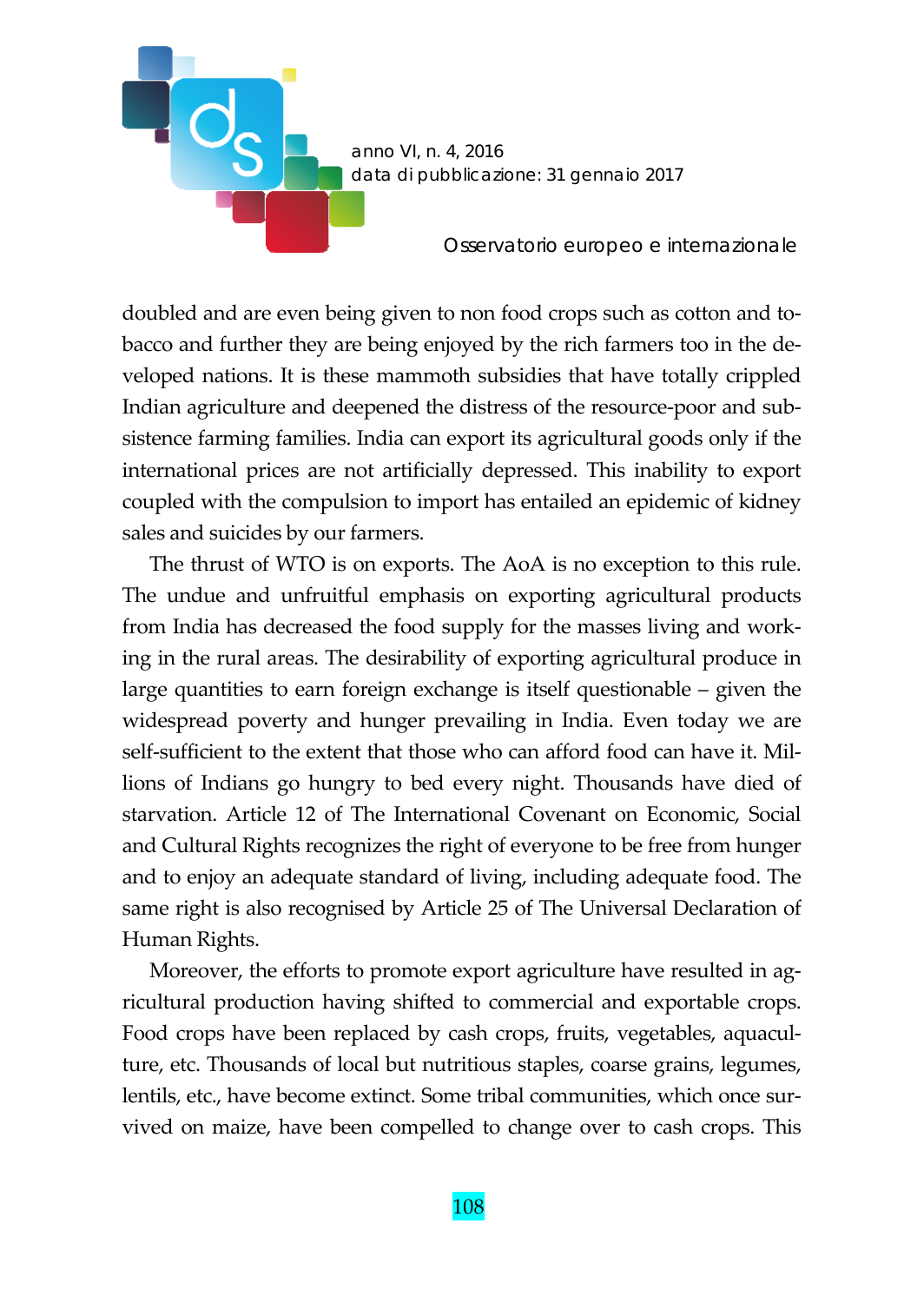

shift from food crops to commercial crops has had a disastrous result on the livelihood of small and marginal farmers as well as on the food security of the country. The total area under food grains has declined with a corre‐ sponding increase in area under non-food grain crops. This has threatened the food security of the poorer sections of the Indian society. The heart‐ rending Bengal famine during the British period was the result of emphasis on export oriented agriculture, namely indigo.

Further, exporting agricultural produce from India is extremely difficult. Even if we succeed in entering the highly cartelised market, the international prices fall. The massive subsidies given to domestic farmers in indus‐ trialised countries generate over‐production. The resulting surpluses are dumped in world markets with the help of yet more subsidies. These high‐ ly subsidised exports from rich countries drive down the prices for exports from developing countries, devastating the prospects of small and poor farm families.

Further still, export agriculture is capital intensive and beyond the reach of a small farmer who lacks not only the infrastructure to take advantage of market openings but also access to productive assets such as land and credit. Life styles have changed. There is a demand for processed, ready‐to‐cook and fast foods, and not for raw food grains. Technical tie‐up with MNCs – which have entered Indian food processing industry – is an essential precondition to sell our products in the global markets. Our farmers have thus been reduced to mere suppliers of raw agricultural materials to these huge corporations, who lap up the profits. The ban on seafood exports from In‐ dia was a culmination of a calculated move to prevent the Indian exporter from diversifying into export of cheap, cooked, processed and value‐ added seafood; and to restrict him to exporting only raw seafood which is con-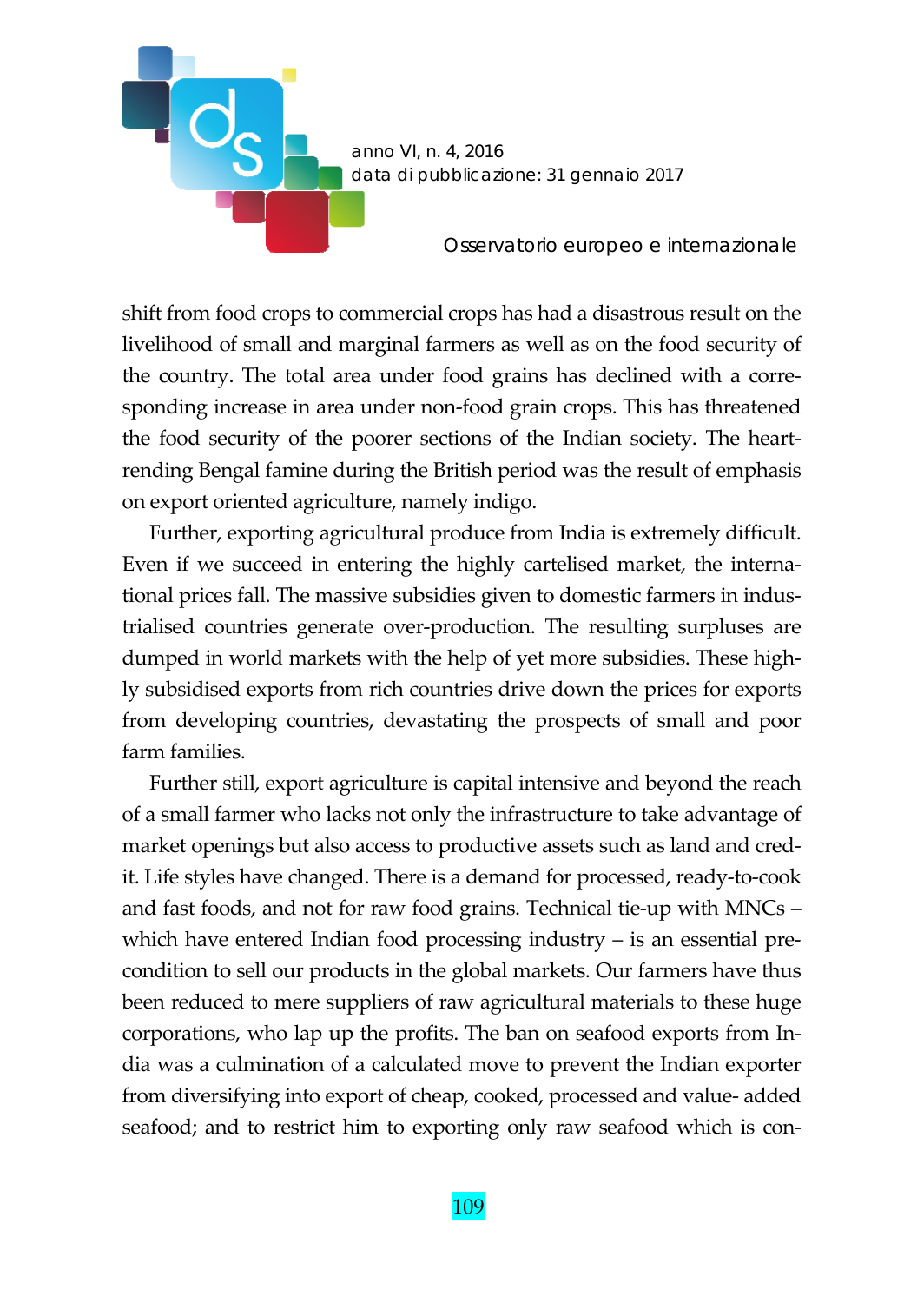

verted into value added food by such corporations and then sold in the in‐ ternational markets at exorbitant rates! Above all, even the meagre Indian gain became uncertain because of the stringent sanitary and phyto‐sanitary norms; social barriers; green barriers and other protectionist measures adopted by the advanced countries. One has merely to recall the ban on ex‐ port of Indian goods on account of so called 'Surat plague', 'inflammable skirts', 'carcinogenic garments', 'child labour employed in carpet industry', 'fishing vessels not equipped with turtle excluding devises'. Examples such as these can be multiplied.

## **2.2. Patenting/Protection of Plant Varieties under the TRIPS Text of WTO**

Article 27.3 (b) of the TRIPs Agreement outlines the obligations of WTO member countries vis‐à‐vis plant variety protection. The member countries are to provide for the protection of plant varieties either by patents or by an effective sui generis system such as plant breeders' rights under UPOV. This has devastated our farming families by depriving them of their right to save, breed, exchange and sell the seeds. It has also legitimized piracy of our rich genetic resources; and ignored the pivotal role of indigenous com‐ munities in conservation of biodiversity and generation of traditional knowledge. Further, it has lead to erosion of our genetic resources.

Plants are not inventions. They are products of nature. They do not qual‐ ify for grant of patents. By sanctifying patenting of plant varieties and seeds the Text affects the availability of seeds, bio‐fertilizers and bio‐pesticides to poor farmers at affordable prices. The seed corporations have sought total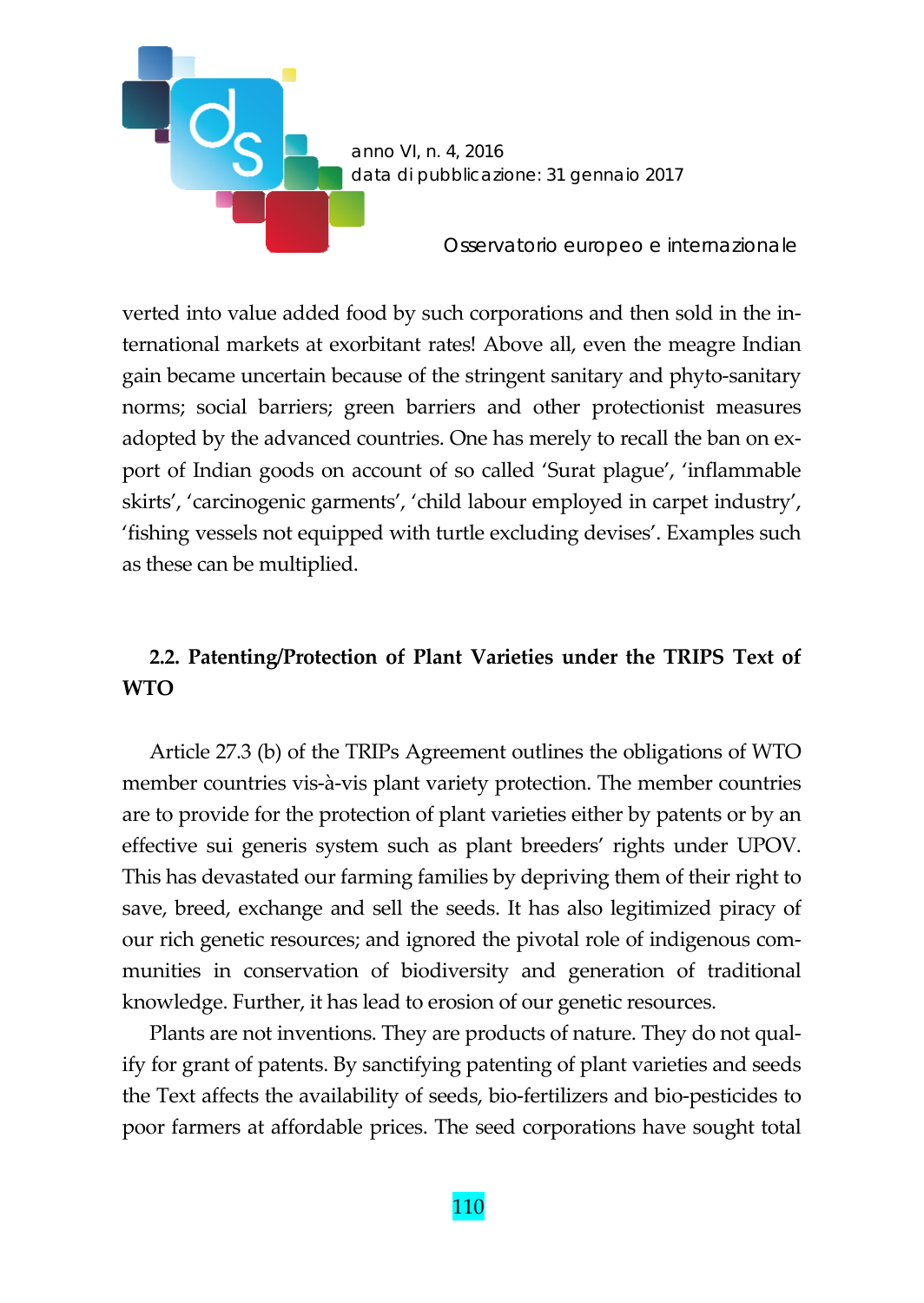

control over the seed, the first link in the food chain. Biotech companies have patented several genetically engineered plant varieties of coffee, pepper, cauliflower, cabbage, mushrooms, melons, peas, etc. Terminator seeds have been developed. Once the seed is patented the farmer loses his right to modify, retain or use his seeds. He becomes dependent on the patent holder or plant breeder for his seed requirement. Consequently the price of seed escalates. In India when W. R. Grace obtained a patent on a product which required the use of the pesticidal extract, azadirachin, from the Indian neem tree, the price of neem seed shot up from rupees 300 per ton to rupees 4000 per ton.

The TRIPS Text has also legitimized piracy of our abundant genetic resources and ignored the pivotal role of our indigenous farming communities in conservation of biodiversity and generation of traditional knowledge. Bio-diversity is found in the poor and resource-starved farmer's field. The small scale subsistence Indian farmer under the traditional low input farming system and mixed cropping pattern has main‐ tained and generated bio‐diversity. From time immemorial our farming communities identified, domesticated, improved, conserved and developed plant species. Not only did they create the basis of agriculture by producing rice, wheat, cotton and other cash crops by breeding wild forest plants, but they also identified important traits such as high yield, disease resistance, resistance to water logging, salt and heat, and drought tolerance in these plants. Each farmer shared his innovations with others without maintaining a record as to who innovated what. Hence genetic research and knowledge of bio‐diversity in India was considered as farming community knowledge. But in the restructured and globalised economy our pool of rich genetic resources and our traditional knowledge was pirated by formal innovators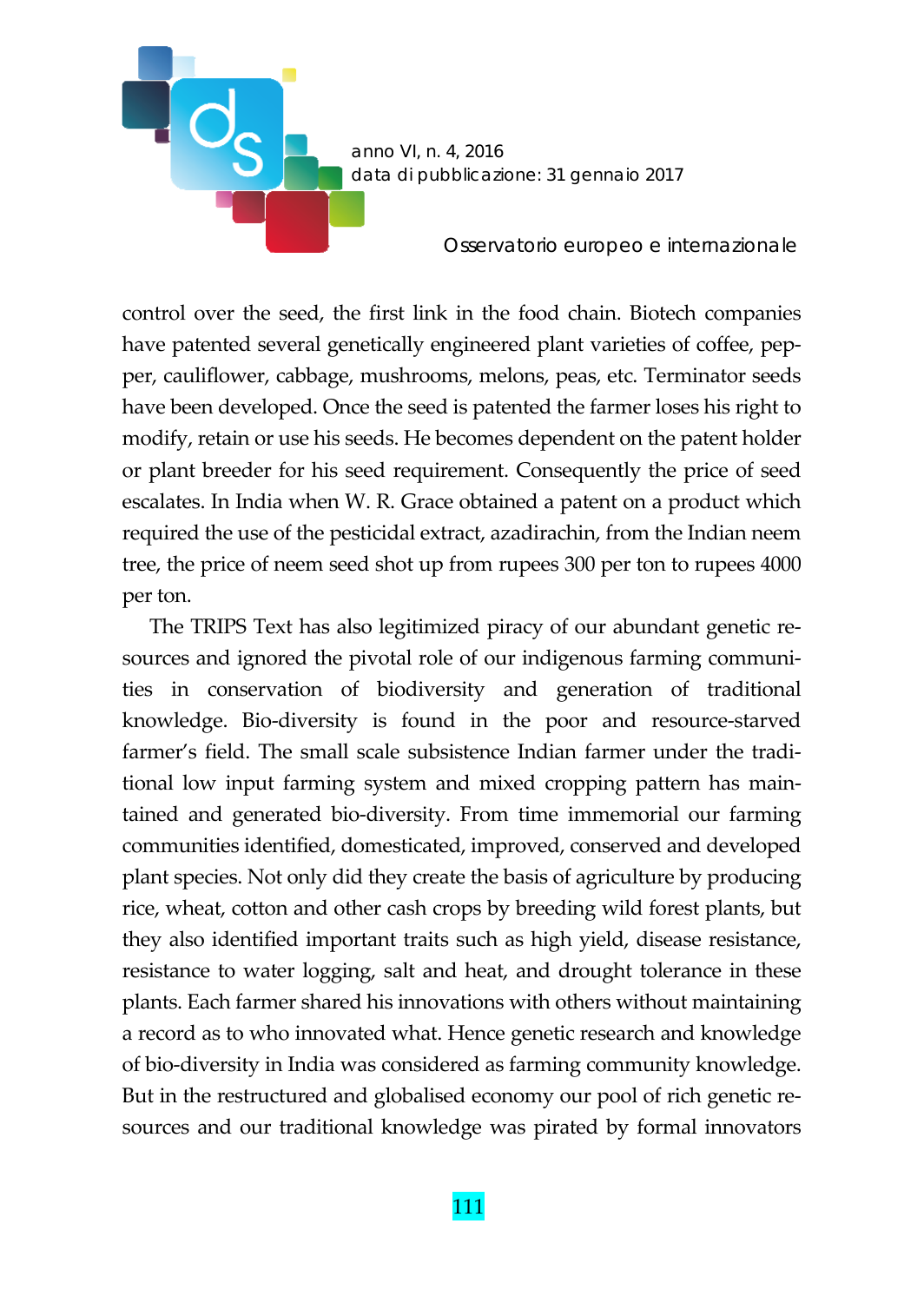

who were gigantic corporations. The genes from our plants, which constituted the raw material for developing new agriculture and medicine, were re-shuffled after a minor modification and converted into intellectual property over which these corporations claimed exclusive rights. During the mid nineties, Delhi customs officials found a Bavarian entomologist and a forest officer smuggling out of India four large cardboard boxes of 30000 neatly packed insects, moths, butterflies, grasshoppers and ants. These were to be put to commercial biotechnical applications in Germany. It is ironical that India was neither paid for her genetic material nor permitted to use that same genetic resource to create similar application. We had to pay hefty price for the products created from our genetic resources found in our eco system. One has to only recall patents granted by the United States Pa‐ tent and Trade-mark office on karela, jamun, brinjal, turmeric (later cancelled), neem, basmati, etc. Such patent grants ignore the fact that the me‐ dicinal properties of these plant varieties form part of common traditional knowledge in India.

According to a UNDP Report, eighty per cent of the world's population, for its food and medicinal needs, depends on the knowledge of indigenous communities. The Report cites more than hundred cases where developed countries have benefited from the bio‐resources and the indigenous knowledge of developing countries. And this benefit to the developed nations has been free of cost, without compensating the farm communities either for their bio‐resources or traditional knowledge. And this is despite the fact that The Convention on Biological Diversity and The International Treaty on Plant Genetic Resources recognise and reiterate the sovereign right of the nations and their farmers over their genetic resources; protec-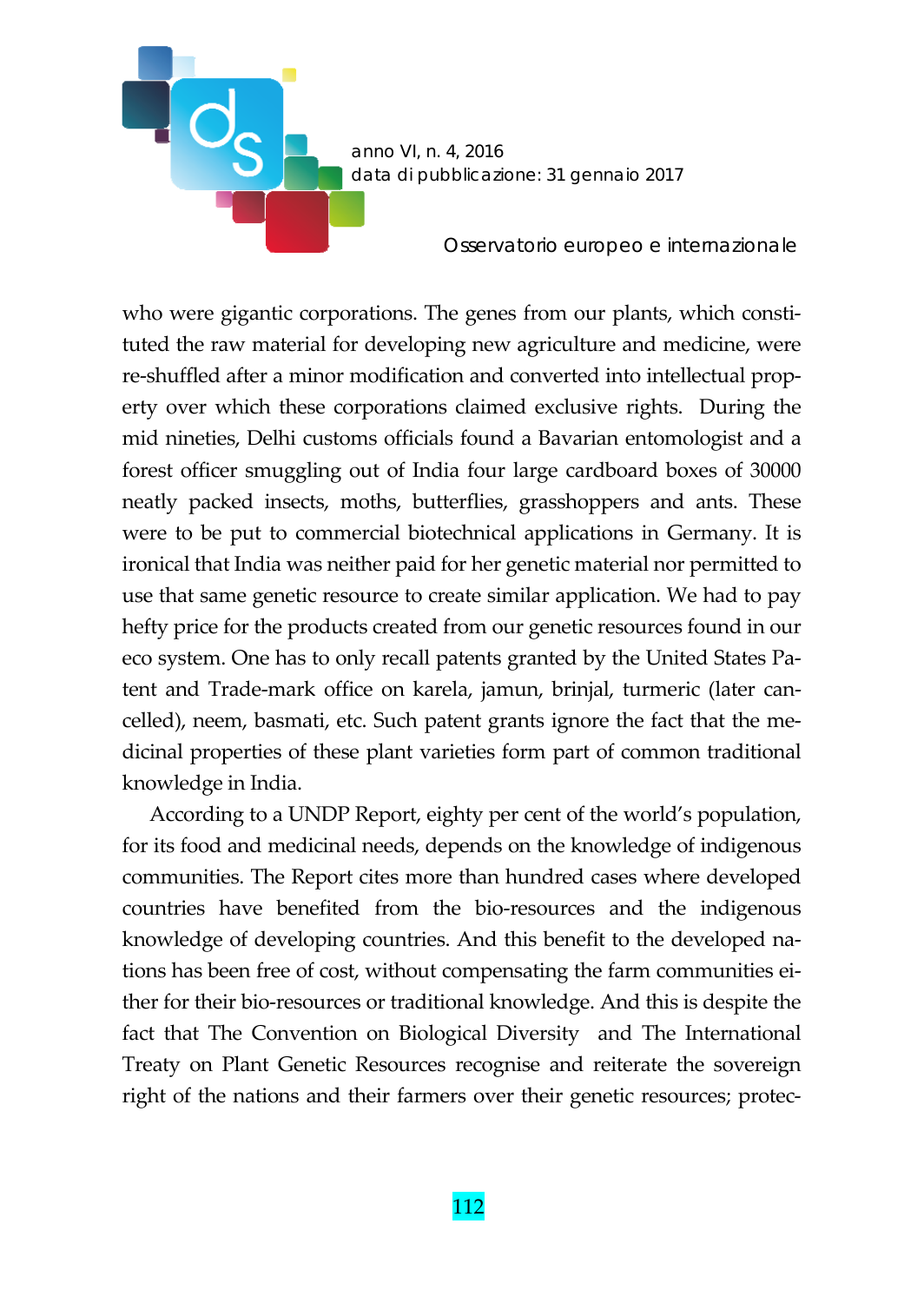

tion of indigenous knowledge and traditional life styles; and provide for an equitable sharing of benefits arising from such resources.

Patenting of seeds and plant varieties has also resulted in erosion of genetic resources and a drastic reduction in diversity of food crops, as fewer varieties are monopolised by the seed corporations. The anxiety to develop improved plant varieties and seeds has resulted in extinguishment of traditional varieties, contributing to shrinkage in the genetic diversity of cultivated species. India could once boast of possessing the largest diversity of cultivated crops in the world. One species of mango had diversified into at least one thousand varieties and one species of rice into eight hundred varieties.

#### **3. Pharmaceuticals**

Next to food and employment security, public health is the second major concern for India. Poor health leads to poverty and poverty in turn breeds poor health. Providing quality medicines at affordable costs to the poor and ailing section of Indian society is vital for our very existence. The country's track record in achieving self‐sufficiency in manufacture of pharmaceuticals has been without product patent protection. The Indian Patent Act 1970, before its amendments, prohibited product patent protection for pharmaceutical inventions.

Inclusion of intellectual property/patents in WTO was at the behest of pharmaceutical corporations of nations who had near monopoly of knowledge and technology. Patents are limited monopolies granted by national governments. Why should they be regulated by an external supra‐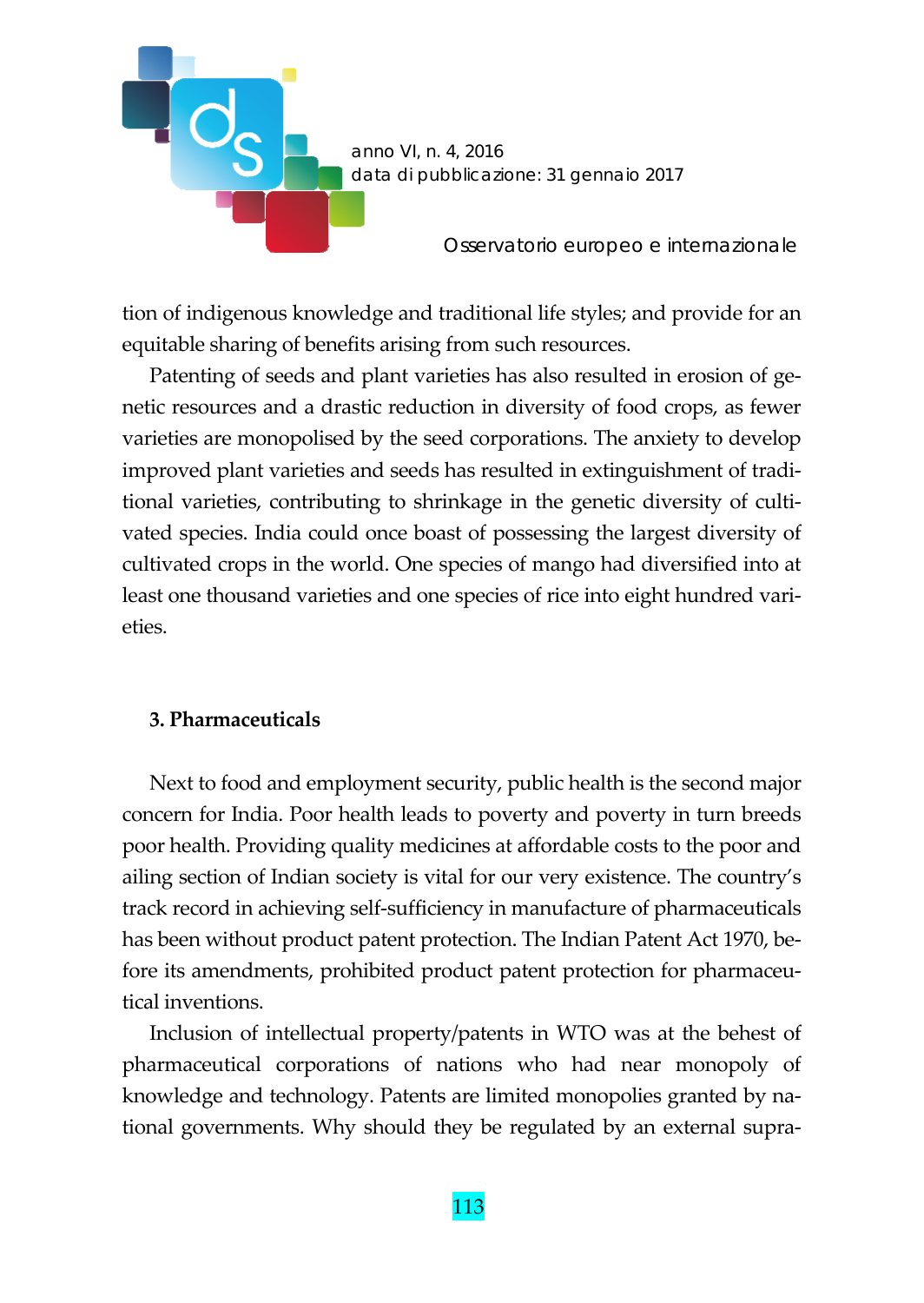

national body like the WTO? Patent issues are not trade issues to be negoti‐ ated. They are development issues and hence best left to each national government to legislate, depending upon its stage of development. Patents, leading to monopolistic control and escalation of prices of medicines, can impinge upon the human rights of people. Article 25 of The Universal Dec‐ laration of Human Rights proclaims that everyone has a right to health and medical care. Further, Article 12 of The International Covenant on Econom‐ ic, Social and Cultural Rights enjoins the member states to recognise and accept the right of everyone to the enjoyment of highest attainable stand‐ ards of physical and mental health. The Covenant urges the States to take steps to prevent, treat and control epidemic, endemic, occupational and other diseases and create conditions which would assure to all, medical service and medical attention in the event of sickness. The Supreme Court of India too has held that right to health and medical aid is a fundamental right under Article 21 of the Indian Constitution read along with Directive Principles of State Policy. The Indian Government is planning to enact the National Health Rights Act which will ensure health as a Fundamental Right. This implies that primacy must be given to public health; and access of public to sufficient quantities of safe medicines at affordable prices must be ensured.

Patent regime in any country should therefore be so devised that it en‐ sures the people, especially the poor, the right of access to affordable and quality healthcare. And this is possible only if protection given to patents for medicinal drugs does not impede protection of public health. It warrants noting that even UK did not have product patent for medicines till 1948, France till 1966, Germany till 1967, Japan till 1976, Switzerland till 1977, Italy and Sweden till 1978 and Spain till 1986.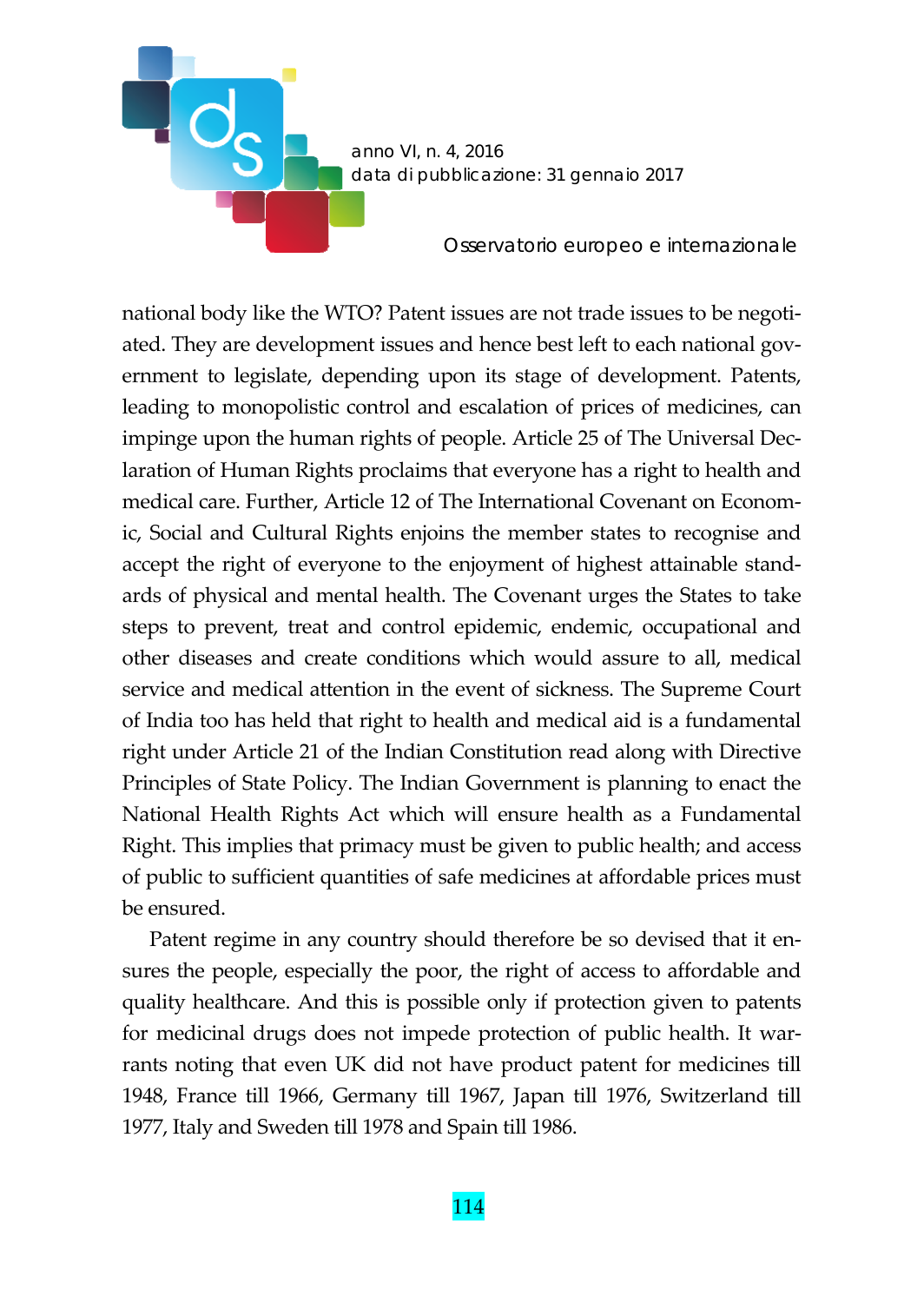

#### **3.1. The Indian Patent Act, 1970**

The pre-independence patent law of 1911 had strangulated domestic pharmaceutical industry and rendered the Indian market subservient to British pharmaceutical industry. The foreign patent holder exploited the needs of Indian society by importing drugs and selling them in India at astronomical prices. In 1961, Kefauver, a US senator, had remarked, 'In drugs, generally, India ranks amongst the highest priced nations of the world'. This gloomy situation was reversed after independence, thanks to the Indian Patent Act of 1970, which was replicated verbatim by countries such as Argentina, Brazil, Chile, Egypt and Mexico.

The 1970 Act struck a harmonious balance between the rights of the patent holder and his obligations to the society that grants him such rights.

Recognizing the sovereign right of a nation to exclude certain specific subject-matters from patentability in order to serve its specific national, economic and technological objectives, the Act totally excluded atomic energy and methods of agriculture and horticulture from patentability.

Product patents for inventions, except food, medicine, drugs and substances produced by chemical processes, were permitted. This deliberate omission of product patents for pharmaceuticals and agrochemicals ena‐ bled competitors to discover new, improved, advanced and economical processes for producing the same product, resulting in technological devel‐ opment and up‐gradation. It contributed to the exemplary growth of gener‐ ic pharmaceutical companies in India, making quality medicines available to the public at reasonably affordable prices. The Indian pharmaceutical in‐ dustry rapidly developed into a world class generic industry, the largest producer and exporter of generic drugs in terms of volume. Being the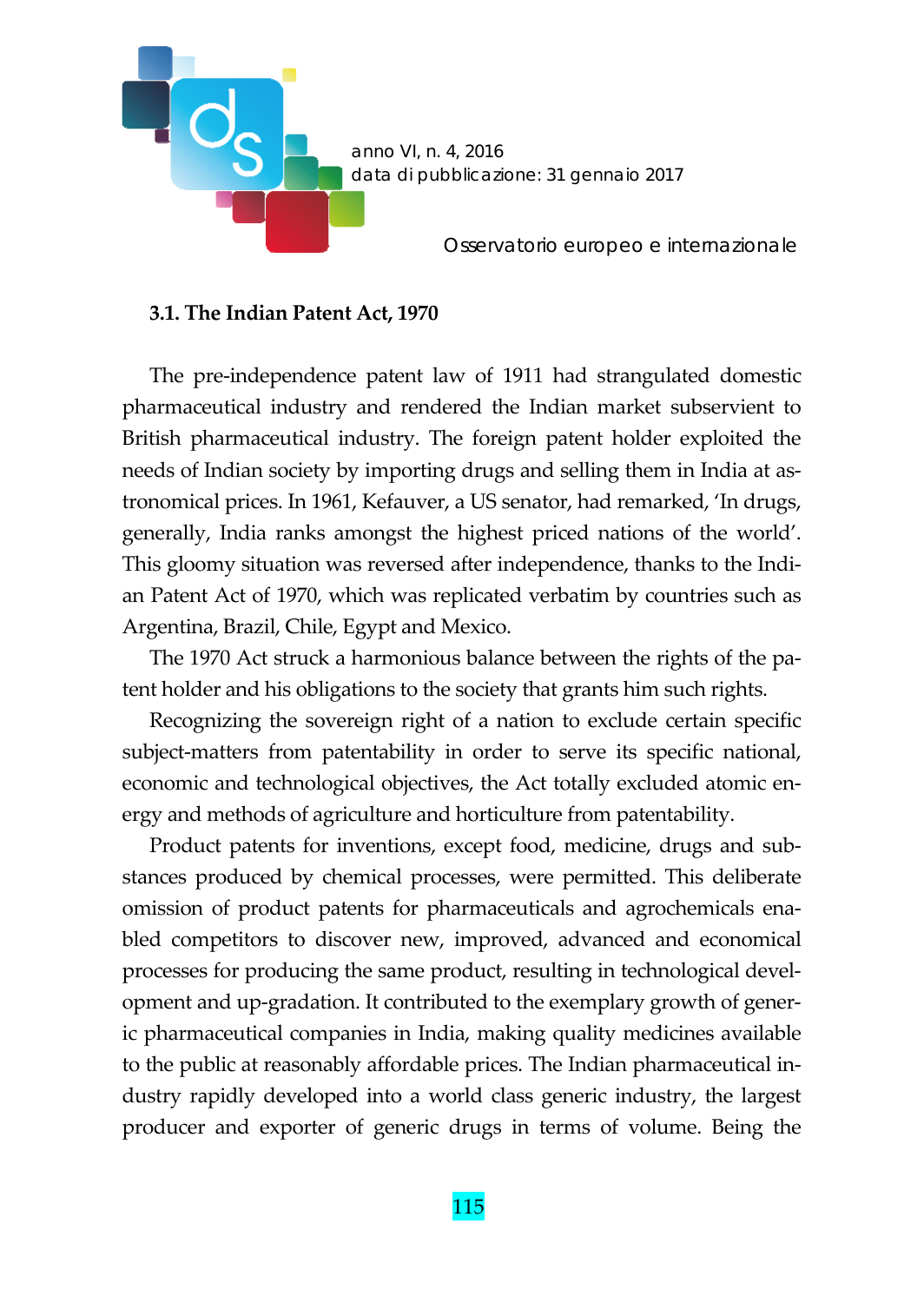

'pharmacy' of the developing world, India supplied medicines not only to developing countries but also to the developed countries.

Keeping in mind the pace at which technology was moving, patent protection was for fourteen years. In case of food and medical drugs, where on‐ ly process patent was permissible, the patent protection was seven years from date of filing or five years from date of sealing, whichever was earlier.

The law mandated compulsory working of a patent thus assuring trans‐ fer of technology and conservation of precious foreign exchange. The patentee could not hold the patent in India and import the product from another country.

Compulsory licensing provisions ensured that where the patent holder refused to make available the patented drug at an affordable price, a person or company could, subject to certain terms and conditions, apply for a compulsory license to manufacture the patented drug.

#### **3.2. TRIPS Text**

The TRIPS Text expanded the scope of patentability. It says patents shall be available for all inventions, whether products or processes; and in all fields of technology. Further plant varieties too have to be protected either by patents or by an effective sui generis system. The term of protection too has been extended to twenty years. And the provisions relating to compulsory licensing have been made stringent. As the TRIPS Text allowed developing countries ten years transition period, i.e., up to 2005, to shift over from process patent to product patent, the developing countries had to provide for setting up of a 'mail‐box' for receiving the applications for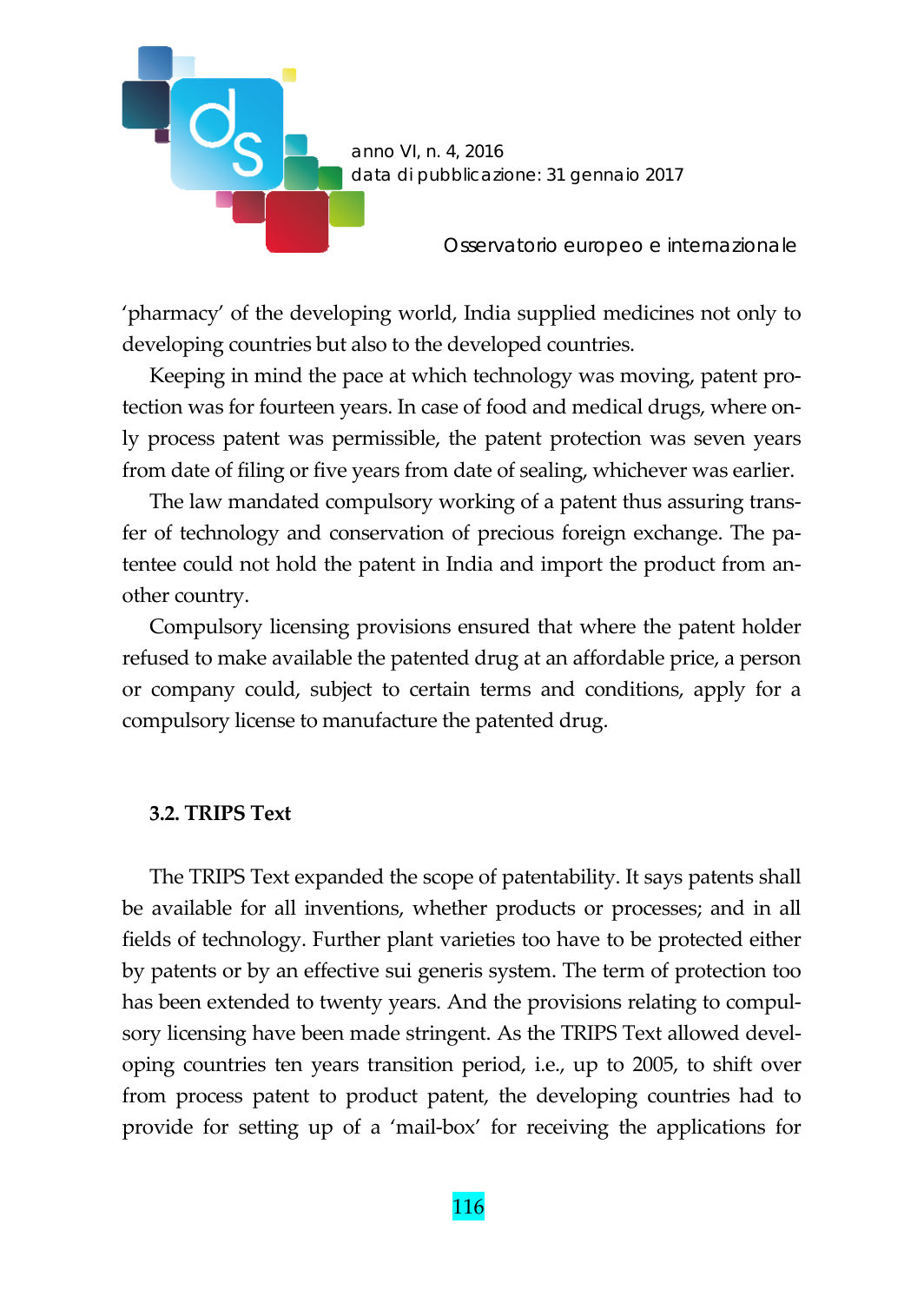

product patent made after 1 January 1995 to be dealt with on merits when the provisions for product patent would be in force in 2005. Such countries had also to grant exclusive marketing rights for five years to an applicant who had made a mail-box application.

#### **3.3. Amendments to Indian Patent Act 1970**

India amended its Patent Act in 1995, 2002 and 2005 to bring it in conformity with the TRIPS provisions. The current law is fully compliant with the TRIPS Text. The amended law provides for both product and process patents for pharmaceuticals; the period of protection has been extended from seven years to twenty years; the mail‐box facility for product patent application was set up; exclusive marketing rights were granted during the interim period from 1 January 1995 to 31 December 2004; a sui generis system for protection of plant varieties was adopted and a law was enacted.

Despite being fully TRIPS compliant India has been criticized for her weak intellectual property laws and listed on Special 301 report, which is prepared every year by the USTR office to identify trade barriers to Ameri‐ can companies. The report is a unilateral measure to pressurize India to ac‐ cept intellectual property protection beyond WTO obligations in order to maximise the profits of American pharmaceutical companies at the cost of public health in India. That new medicines cost billions of dollars and com‐ panies need incentive to make this investment is a specious argument. Ac‐ cording to Bernie Sanders, the longest serving Vermont congressman and campaigner of 'medicines for all', the top seven drug companies took more in pure profits than the top seven auto companies, the top seven oil compa-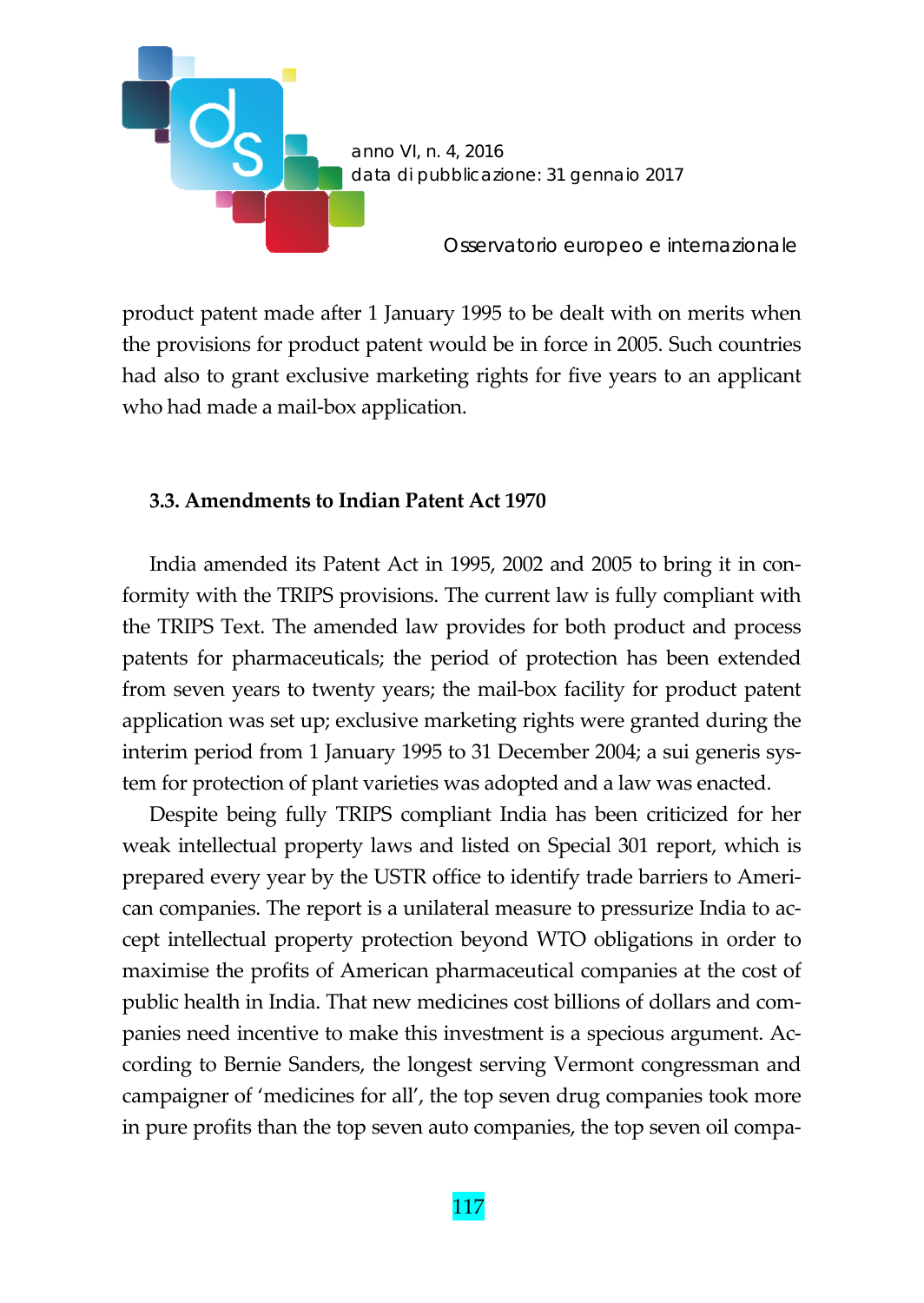

nies, the top seven airline companies, the top seven media companies. One drug company, Merck, made more profits than all the airline companies on the Fortune 500 List.

The reason for criticizing Indian law is obvious. India has used the flexi‐ bilities available under the Paris Convention, TRIPS Text and the Doha Declaration of WTO on 'TRIPS and Public Health' to safeguard its public health.

# **3.4. Flexibilities available under the Paris Convention, TRIPS Text and the Doha Declaration of WTO on TRIPS and Public Health to safeguard public health**

The Paris Convention, TRIPS Text and the Doha Declaration of WTO on TRIPS and Public Health embody provisions/flexibilities for better access to essential medicines and to safeguard public health.

Article 2(1) of TRIPS says:'........Members should comply with Articles 1 through 12 and Article 19 of the Paris Convention.' And Article 5A(2) of the Paris Convention reads: ' Each country of the Union shall have the right to take legislative measures providing for grant of compulsory licences to prevent the abuses which might result from the exercise of the exclusive rights conferred by the patent, for example, failure to work.'

There are ample flexibilities in the TRIPS Text for member countries to safeguard not only their national pharmaceutical industries but also the public health of its citizens. WTO members are no doubt to comply with TRIPS/ patent provisions but they are under no obligation to implement in their laws more extensive protection than is required by the TRIPS Text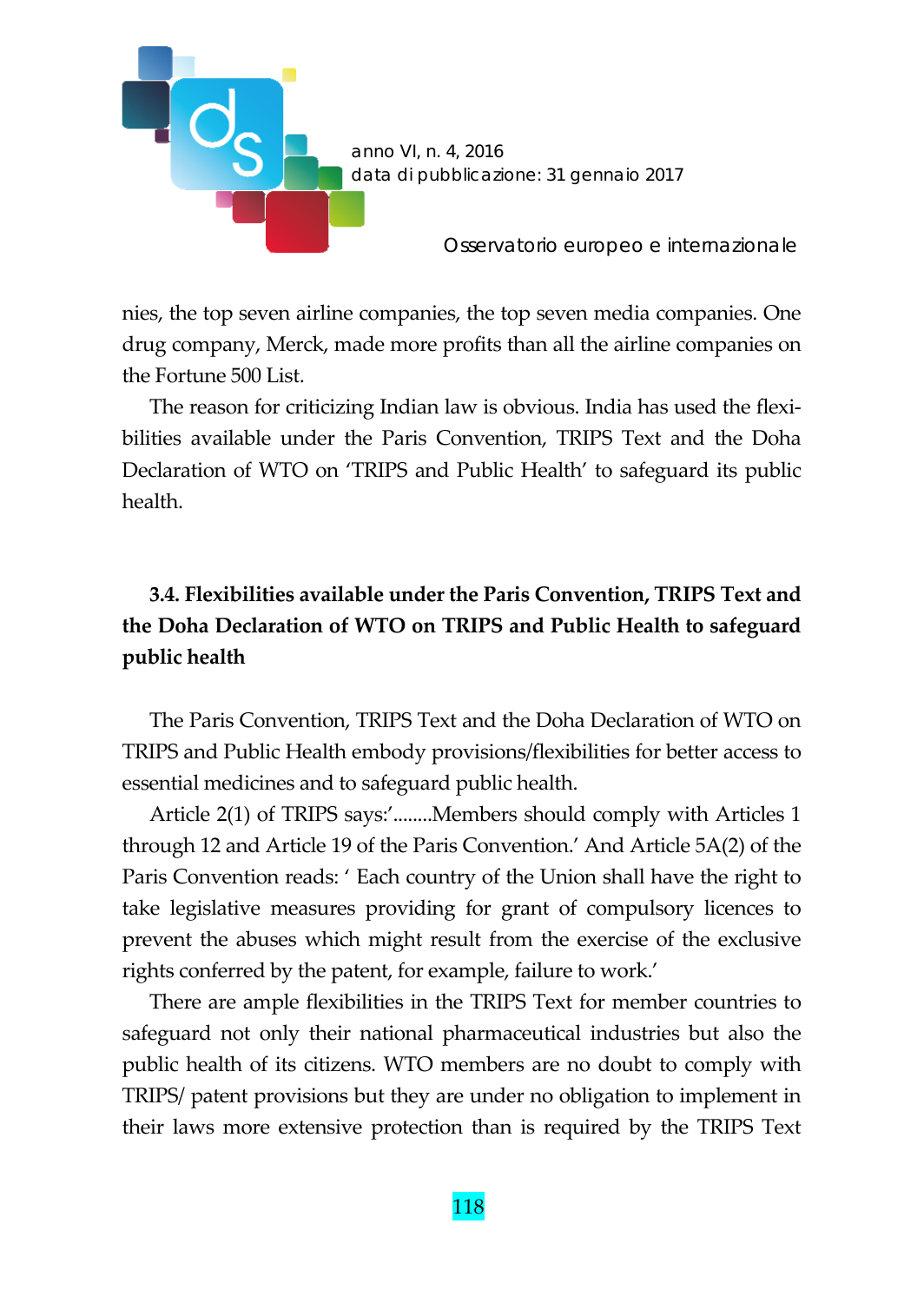

[Art.1]. The objectives of protecting and enforcing intellectual Property rights such as patent rights are loudly and clearly spelt out in Article 7 of the TRIPS, which reads as: "The protection and enforcement of intellectual property rights should contribute to the promotion of technological innovation and to the transfer and dissemination of technology, to the mutual ad‐ vantage of producers and users of technological knowledge and in a man‐ ner conducive to social and economic welfare, and to a balance of rights and obligations." Further the Text permits the members while formulating or amending their laws to adopt measures necessary to protect public health and nutrition, and to promote public interest in sectors of vital importance to their socio-economic and technological development...."[Art.8(1)]. Similarly, members may adopt appropriate measures to prevent the abuse of intellectual property rights by right holders or the resort to practices which adversely affect the international transfer of technology [Art.8(2)]. Yet another TRIPS Article worth noting is Article 31, which allows 'other use' of the subject matter of the patent. This includes use, by government or a third party authorised by government, of the subject mat‐ ter of a patent. However, the proposed user, prior to the use, should have made efforts to obtain authorisation from the right holder on reasonable commercial terms. This requirement may be waived in case of national emergency or circumstances of extreme urgency or in case of public noncommercial use.

The Doha Declaration of WTO on TRIPS and Public Health clarifies the rights of member countries in regard to granting compulsory licenses in paragraphs 4 and 5 of the Declaration. Para 4 says "........TRIPS Agreement does not and should not prevent members from taking measures to protect public health......the agreement can and should be interpreted and imple-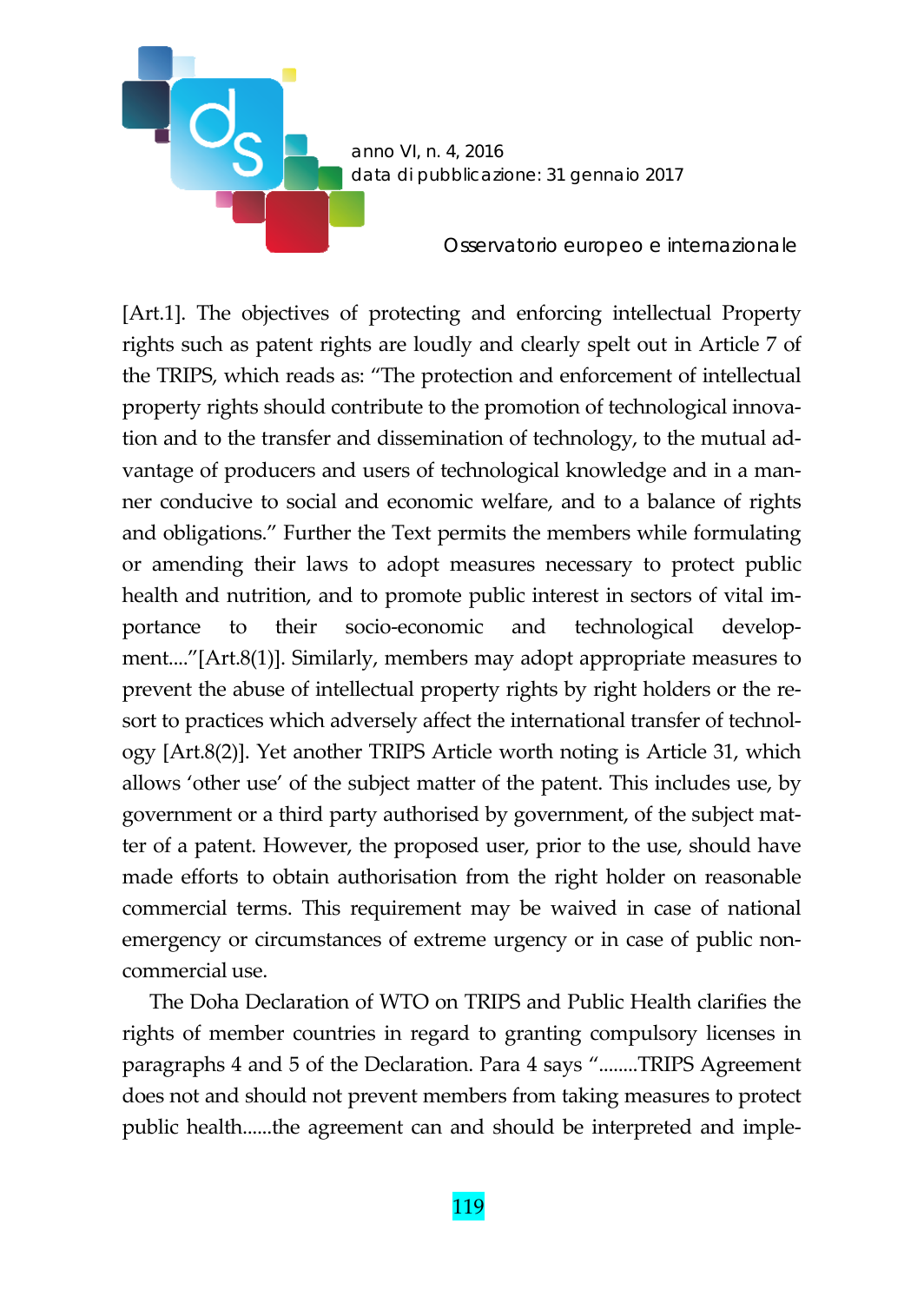

mented in a manner supportive of WTO member's right to protect and in particular to promote access to medicines for all." The Declaration reaffirms the right of WTO members to use, to the full, the provisions in TRIPS which provide flexibilities for this purpose. In Para 5 of the Declaration, the flexi‐ bilities include: a) Each member's right to grant compulsory licences and the freedom to determine the grounds upon which such licences are grant‐ ed; b) Each member has the right to determine what constitutes a national emergency or other circumstance of extreme urgency.

The 2002 Report on 'Integrating Intellectual Property Rights and Devel‐ opment Policy' by the Commission on Intellectual Property Rights set up by the British Government and the 2006 Report of WHO Commission on 'Innovation and Public Health' have both in unequivocal terms suggested that as the term 'invention' is not defined in the TRIPS Text, developing countries may determine in their own way the definition of an invention, the criteria for judging patentability, the right conferred on the owners and the exception to patentability. The U.K. Report has gone a step ahead by advising developing countries to limit the scope of subject matter that can be patented.

The 69 World Health Assembly, which took place between 23 and 28 May 2016 reiterated the rights of developing countries in using provisions present in the TRIPS Text regarding flexibilities to protect public health. The Assembly has re-affirmed that governments can invoke compulsory licensing provisions to make medicines available in their countries in the interest of public health.

In view of the above flexibilities available to WTO members, many countries have utilised these flexibilities to safeguard the health of its masses. Italy invoked compulsory licensing provisions for finasteride, active in‐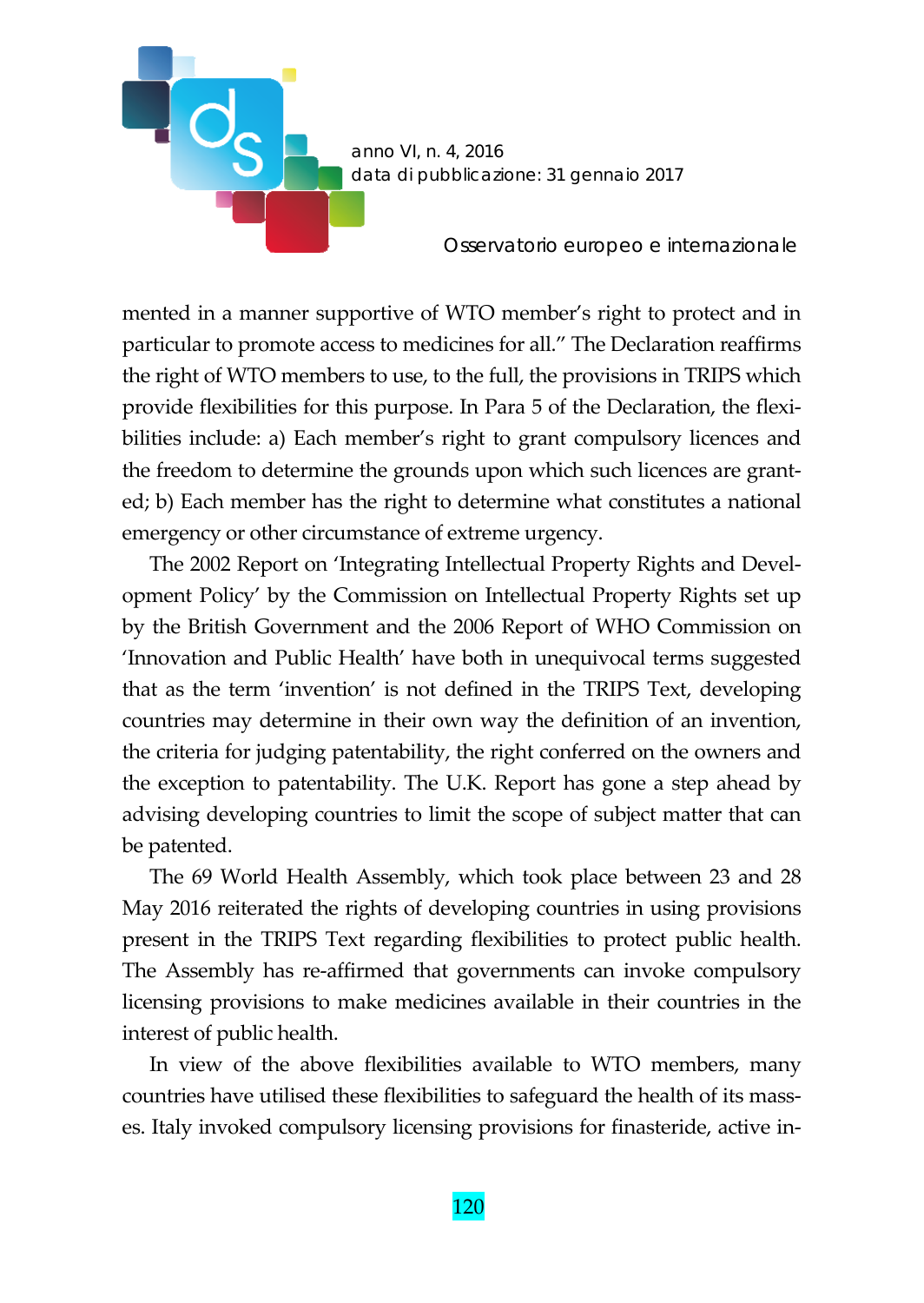

gredient of a medicine patented by Merck and meant for use by prostate cancer patients but which is now being used widely by anti-balding clinics. Again, Glaxo's patent rights for a drug used to treat migraine were waived and Fabbrica Italiana Sintetici, an Italian chemical company, was allowed to manufacture the active ingredient-sumatriptan. Egypt waived Pfizer's patent rights on Viagra, a drug to enhance male potency. Countries ranging from France and Germany to Thailand, Mexico and Chile have laws that allow their Patent Offices and Courts to waive patent rights and let cheaper versions of medicines be manufactured on payment of royalty. Even in the US, Glenmark launched an affordable version of Merck's, anti diabetic drug, januvia, at a fraction of the price of the patented drug. Sun Pharma got compulsory licence in the US for anti cancer drug lipodox, the monopo‐ ly drug of Johnson and Johnson.

The compulsory licensing provision was used by the Indian Patent Of‐ fice in 2012 to waive Bayer Corporation's patent rights over nexavar, a renal cancer drug. Natco pharmaceutical, an Indian company, was allowed to sell it at a fraction of the cost, viz., at Rs. 8800 for a month's therapy as compared to Bayer's at Rs. 2.8 lakhs.

But the same Patent Office rejected the application of BDR Pharma for a generic version of Bristol‐Myers Squibb's [BMS] dasatinib, an anti cancer drug, on the ground that the Indian company did not make enough effort to obtain a voluntary licence from BMS. A monthly dose of dasatinib costs 1 lakh and BDS Pharma had agreed to sell the drug for Rs. 8100, if the com‐ pulsory licence was granted. This example bears testimony to the fact that the Indian patent regime and its provisions on compulsory licensing are in conformity with the international standards. The allegations that Indian patent laws are weak, stand refuted. India is not granting compulsory licences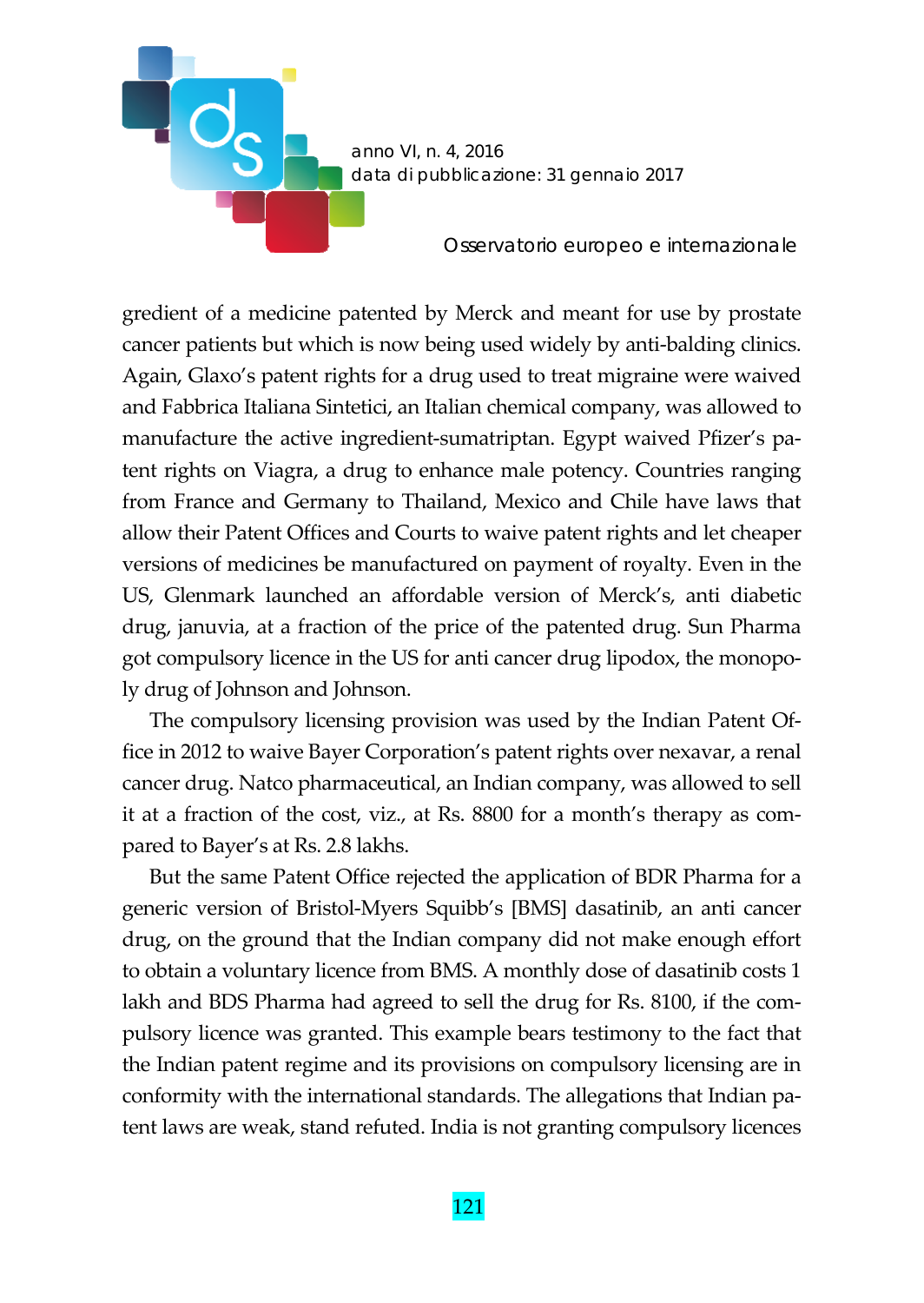

indiscriminately. Compulsory licence is being granted on a case to case basis.

During circumstance of extreme urgency such as AIDS, SARS, Anthrax there is no need to consult the patent holder and the government can waive requirement of consultation. Two decades back when AIDS became a global pandemic, it was an Indian generic company, Cipla, which provided un‐ limited supply of medicine at 300 dollars per patient per year as against Novartis, which supplied the same medicine at 10000‐15000 dollars per pa‐ tient per year.

The Indian Patent Office revoked a patent on asthma drug, spiriva, held by Boehringer Ingelheim on an opposition filed by the generic company, Cipla, on the ground that it lacks an inventive step and fails to demonstrate therapeutic efficacy. But again, sofosbuvir an exorbitantly priced hepatitis C drug, developed by the US Company, Gilead Sciences, was recently grant‐ ed a patent in India despite huge protest as a twelve week treatment in the US costs between 84000 to 168000 dollars and its generic version is available in India for just 335 dollars. The Indian Patent Office has also rejected the application of Lee Pharma on Astra Zeneca's diabetic medicine saxagliptin, even though India is known as the diabetic capital of the world.

Re‐patenting, especially of essential drugs, jeopardises affordable cure in all countries. It entails a lifetime of artificially high priced medicines be‐ cause only one manufacturer is allowed to supply the drug. Pharmaceutical companies are known for making minor tweaks to their existing drugs and then re‐patenting them, thereby extending their monopolies indefinitely and keeping their patents ever‐green. There should be no ever‐greening of patents, especially for medicines treating chronic ailments. Keeping this in mind the Indian law prevents ever‐greening of a patent by prohibiting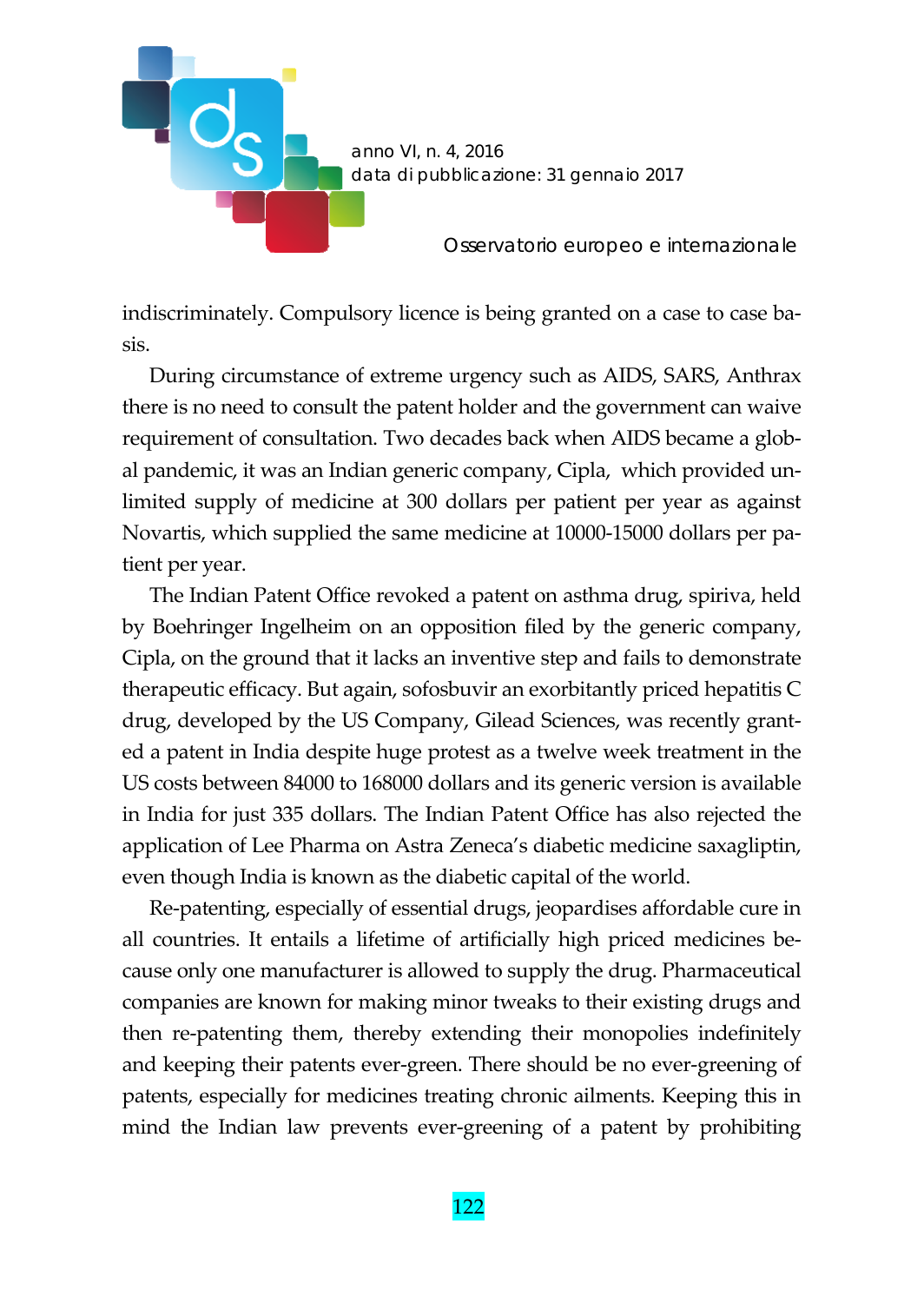

grant of a patent to a new form of a known substance unless the new form actually makes the medicine more effective. That was the reason why No‐ vartis was refused the patent because it was re-patenting its cancer drug, glivec, in India. Novartis sells its drug at Rs 120000 for a month's treatment, whereas an Indian company sells its generic version for just Rs 10000 for a month's treatment. India has one of the highest cancer rates in the world. There are more than 2.5 million cancer patients in India alone, many of whom die a painful death every year just because they cannot afford the expensive drug. India is also exporting this generic version to several countries and helping in treating 80% of the people afflicted with cancer all over the world. The French NGO, Medicins Sans Frontieres, imports the generic version of glivec from India and distributes it free of cost all over the world. If Novartis had succeeded in re-patenting the drug it would have had monopoly over the drug for another twenty years. Moreover other pharma‐ ceutical companies too would have re‐patented their life‐saving drugs and ousted other drug companies from manufacturing affordable generic ver‐ sions of such drugs for chronic diseases. Medicines are a matter of life and death. They are not mere commodities for trade and profit.

## **3.5. Acquisition of Indian Pharmaceutical Companies**

Not only is pressure being exerted on India to dismantle its flexibilities and to water down its patent law but there is also a calculated move to take‐over Indian pharmaceutical companies by foreign pharmaceutical companies. Examples are galore of brownfield investment (acquisition of existing businesses) in India. Ranbaxy Laboratories was acquired by Daiichi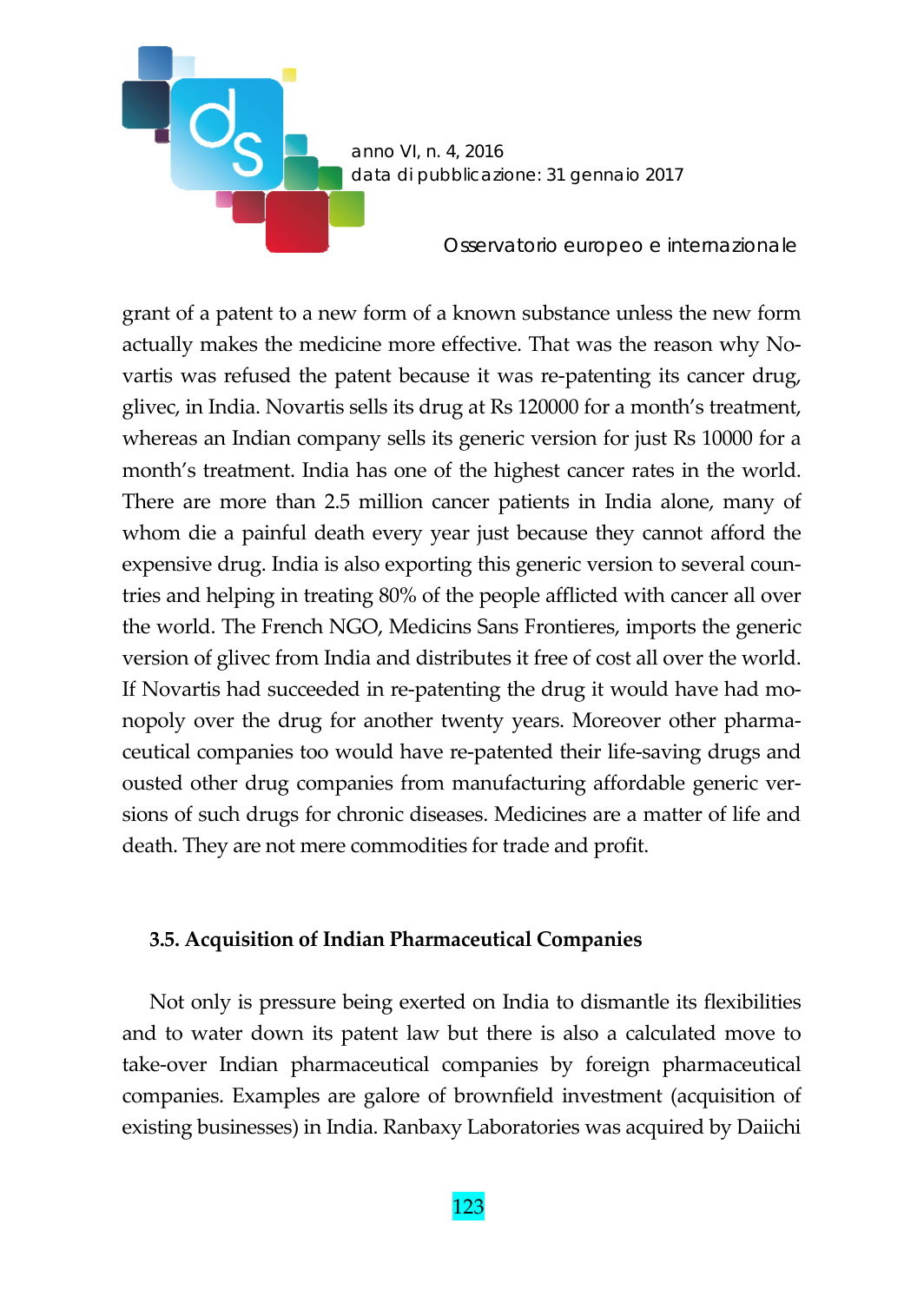

Sankyo of Japan (and then by Sun Pharma), Shantha Biotech by Sanofi Aventis of France, Piramal Healthcare by Abbott Laboratories of US, Matrix Lab and Orchid Chemicals by Mylan Inc. and Hospira of US, Dabur Phar‐ ma by Fresenius Kabi of Singapore. At this rate there will be no Indian pharmaceutical company left to manufacture cheap generic drugs. Acquisi‐ tion of existing Indian pharmaceutical companies by foreign pharmaceuti‐ cal companies will impact the introduction of cheap generic versions of patented drugs and the consequent availability of affordable medicines in In‐ dia and the world over as well. It may be recalled that Daiichi Sankyo, im‐ mediately on acquisition of Ranbaxy, withdrew all its patent challenges on Pfizer's drug, Lipitor, filed in more than eight countries. The long term im‐ plication of such take‐overs will be on the research and development base of Indian pharmaceutical companies. Pharmaceutical MNCs invest in R  $&$ D and bulk drug production only in their own countries and never abroad. Abbott, John Wyeth, Bristol Meyers, Merck have invested money for con‐ ducting research in the US but not in Japan, Germany or France, even though these countries had product patent protection. Presuming for a moment that these MNCs will invest in  $R \& D$  in India, would they invest in conducting research to manufacture new drugs for chronic Indian or third world diseases such as tuberculosis, malaria, meningitis, dengue, ele‐ phantiasis, gastroenteritis, etc?

In order to discourage production of generic drugs in India, pharmaceutical MNCs are now asking for data exclusivity to disable others from using data and formulas of patented drugs.

From 1 January 2005 we are WTO-bound to grant product patents to them; and we have been doing so. But this does not mean that we cannot adopt flexibilities available/permissible under WTO and TRIPS and utilize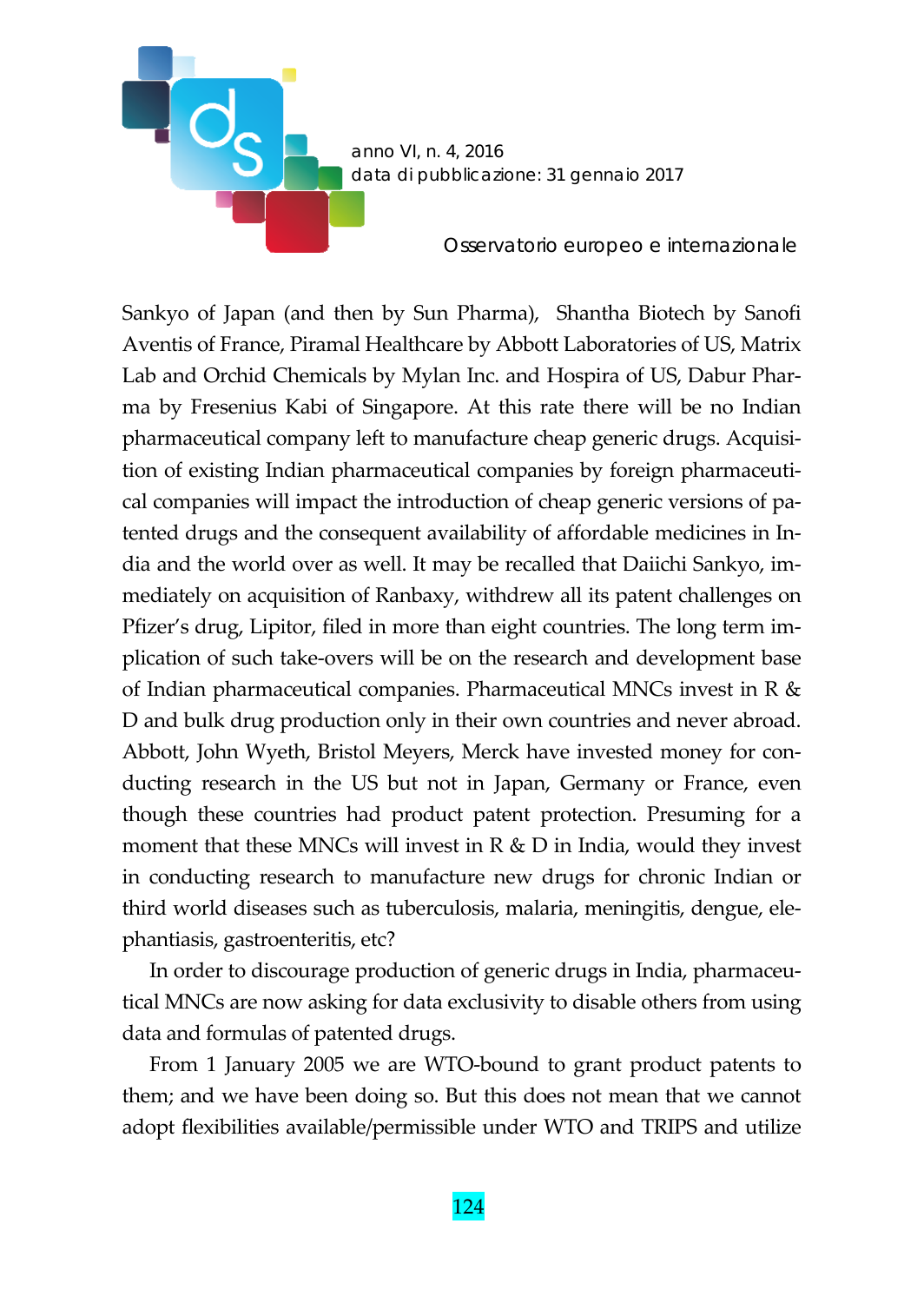

legislative spaces to safeguard our pharmaceutical industry and health of our citizens. It would not be out of place to quote India's statement at the 2015 General Assembly of WIPO: " ....we need to be conscious of our roles as welfare States in safe‐guarding and providing for the needs of not only our own citizens, but also of the entire world community..... with intellectual property rights come intellectual property duties, and we have to remain fully conscious of both."

## **4. Conclusion**

Globalisation has become a manifestation of the expansionary needs of mammoth agricultural and pharmaceutical corporations. The inequitable and unfair rules of globalisation have resulted in profits being privatized and costs being socialized. The poor have been priced out from the food and healthcare market. The basic premise of global trade is that it culmi‐ nates in greater growth, prosperity and a better quality of life for all. Unfor‐ tunately globalized trade in agriculture and medicines, instead of being a source of shared prosperity and poverty reduction has become a source of misery and distress for millions of Indians. If globalization is to satisfy the demands of only the affluent sections of Indian society at the cost of deny‐ ing human rights to the vast majority of Indians then it is a travesty of de‐ velopment. End of all development is human development. Indian agricultural and healthcare policies should be human rights based and must favour the fundamental rights of the poor and vulnerable to food, medicine and health.